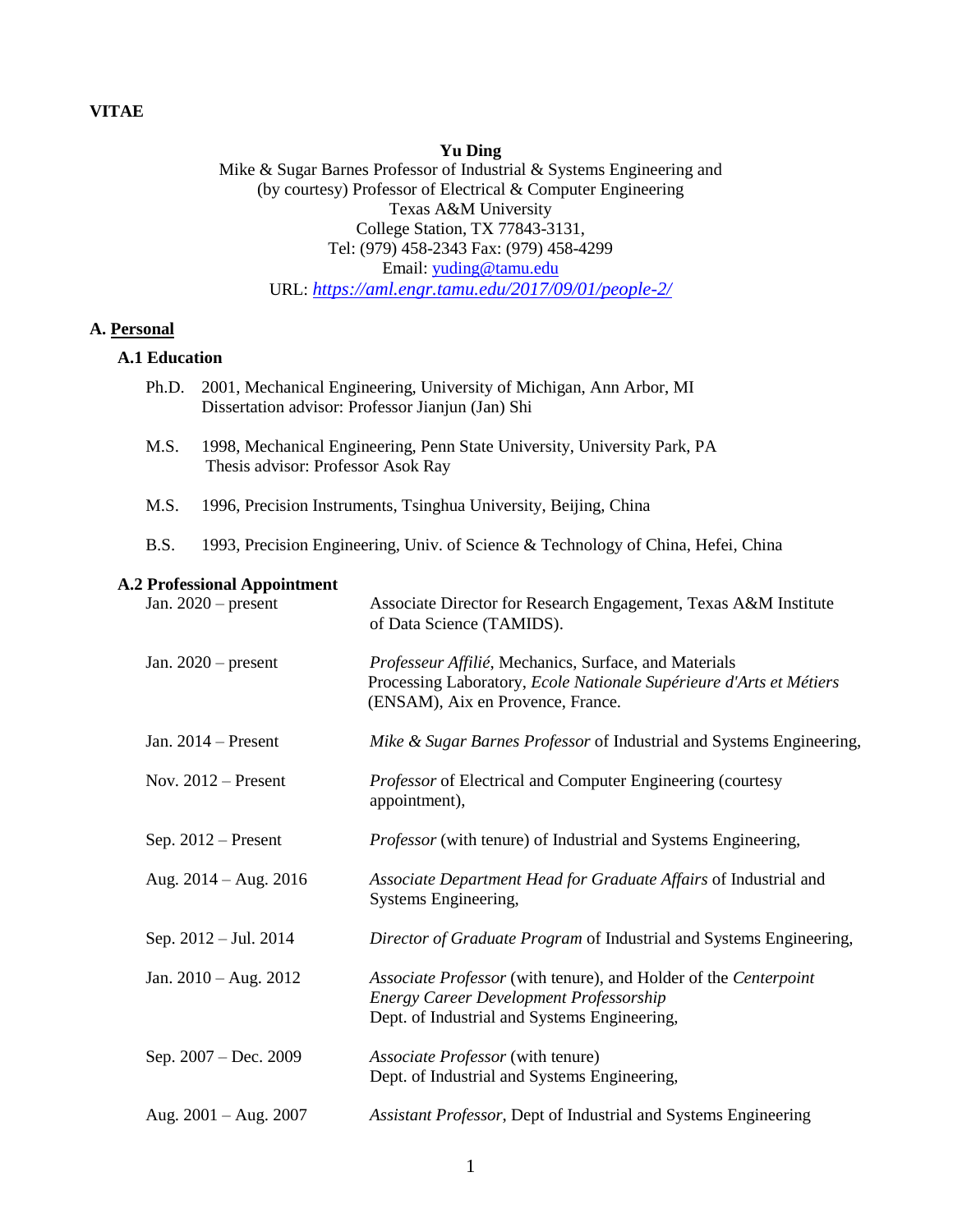# **B. Honors and Awards**

- The Engineering Genesis Award, Texas A&M Engineering, November 20, 2020. (The award is a team award, presented to the team of Texas A&M Engineering researchers who received a significant research grant of \$1 million or more.)
- The Association of Former Students (AFS) University Level Distinguished Achievement Award in Research, Texas A&M University, April 27, 2020.
- Award for Technical Innovation in Industrial Engineering, Institute of Industrial & Systems Engineering (IISE), May 2019.
- Honorable Mention of Best Application Paper for 2018, *IISE Transactions on Quality and Reliability Engineering*, May 2019, for "Spline model for wake effect analysis: Characteristics of single wake and its impacts on wind turbine power generation" By Hwangbo, Johnson, and Ding, in IISE Transactions, Vol. 50, pp. 112-125.
- TEES Research Impact Award, College of Engineering, Texas A&M University, April 2018. (Official citation "*for innovations in data and quality science impacting the wind energy industry.*")
- Fellow, American Society of Mechanical Engineering (ASME), July 2016.
- Fellow, Institute of Industrial Engineers (IIE), June 2015.
- Best Application Paper Award, IIE Transactions on Quality and Reliability Engineering, February 2014, for "A multi-stage, semi-automated procedure for analyzing the morphology of nanoparticles" by Park, Huang, Huitink, Kundu, Mallick, Liang, and Ding, in IIE Transactions, Vol. 44, pp. 507-522.
- Charles H. Barclay, Jr.'45 Faculty Fellow, College of Engineering, Texas A&M University, April 2013.
- Best Conference Paper Award, from the Modeling and Simulation Track of 2011 IIE Annual Conference, Reno, NV, May 23, 2011.
- TEES Fellow Award, College of Engineering, Texas A&M University, April 2011.
- Brockett Professorship Award, College of Engineering, Texas A&M University, April 2009.
- Donna and Jim Furber '64 Faculty Fellow, Industrial and Systems Engineering Department, Texas A&M University, April 2007.
- TEES Select Young Faculty, College of Engineering, Texas A&M University, Oct 2006.
- Best Paper Award, IIE Transactions on Quality and Reliability Engineering, April 2006, for "Online Automatic Process Control Using Observable Noise Factors for Discrete-part Manufacturing" by J. Jin and Y. Ding, in IIE Transactions, Vol. 36(9), pp. 899-911.
- Montague Center for Teaching Excellence Scholar, Texas A&M University, Oct 2005 (in recognition of outstanding teaching, this award recognizes one tenure-track assistant professor in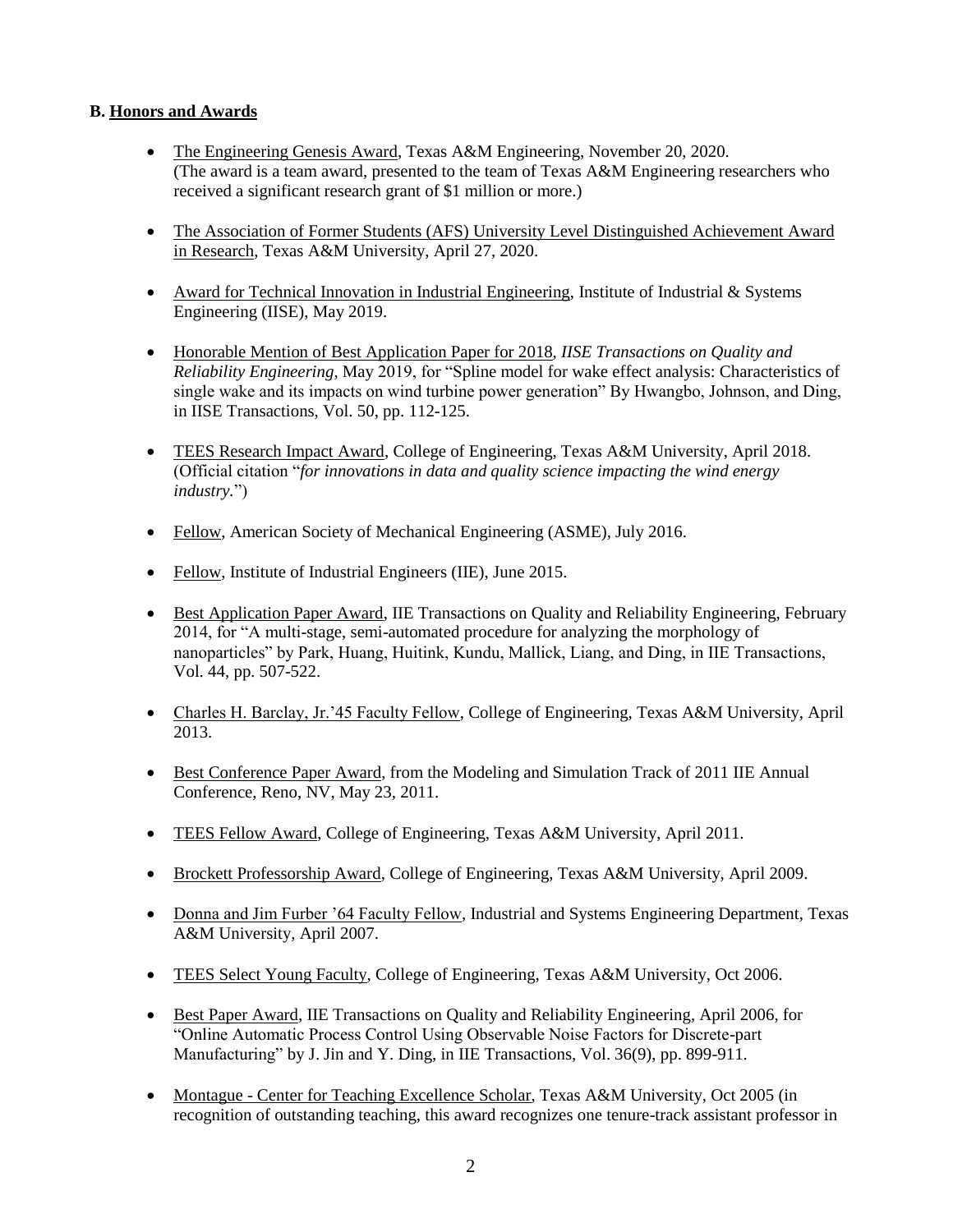each college every year).

- CAREER Award, National Science Foundation, 2004.
- Best Paper Award, 2000 ASME International Mechanical Engineering Congress and Exposition, ASME Manufacturing Engineering Division, Nov 2000.
- Excellence in Research Award from the S. M. Wu Foundation, July 2000.

# **C. Teaching**

## **C.1 Educational Development**

- Revise and re-open ISEN 619 "Analysis and Prediction" in Fall 2002 (this course has not been taught since 1997). In spring 2007, once again significantly revise the content of the course for teaching contemporary machine learning through regularization. This course was one of the very first in Texas A&M's College of Engineering course offering that comprehensively covers machine learning topics in the textbook of Hastie, Tibshirani and Friedman. This course was taught twice as summer short course at Chinese Academy of Sciences.
- Re-open ISEN 414 (has not been taught since Fall 1998) and developed all the lecture materials plus nine new lab sessions. Lab sessions designed using Box's "paper helicopter experiment" to illustrate the response surface methodology.
- Offered a seminar course, ISEN 689 -- "Statistical Analysis of Sensor Systems," in Spring 2003, develop all the course materials. This course covers the state-of-the-art statistical data-mining methods, which can facilitate the analysis, benchmarking, and design of distributed sensor systems. This is a research-oriented course for Ph.D. students.
- Revised ISEN 314 course materials and develop five new lab sessions (out of a total of ten sessions) for this course.
- Significantly revise ISEN 614 in Spring 2008. The new content aims to present the fundamental methods about *anomaly and change detection* in a process or an environment. Methods covered include the univariate and multivariate analysis for continuous and discrete data, risk adjustments, data pre-analyses (such as dimension reduction), and scan statistics. The application examples of anomaly and change detection used in this course include manufacturing quality control, health care delivery, disease outbreak monitoring and detection, as well as homeland security surveillances.

### **C.2 Courses Taught at Texas A&M University**

- Taught six different courses at Texas A&M, including one undergraduate required course, one undergraduate elective, two master's level graduate courses, and two Ph.D. level advanced topics.
- Developed two distance learning (online) courses, one for advanced statistical quality control and one for design of experiment. Taught more than 65 students.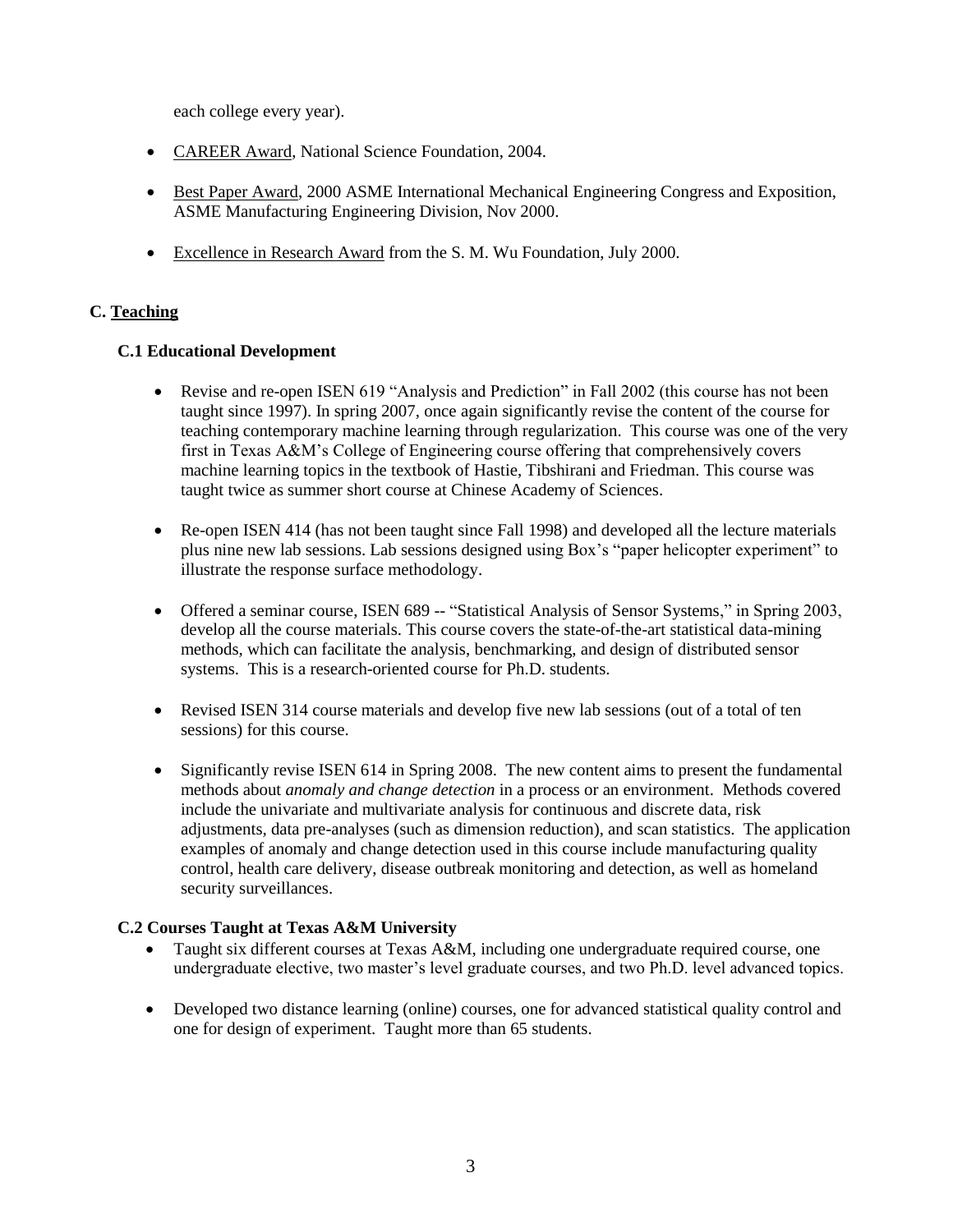## **C.3 Ph.D. Student Committees Chaired or Co-chaired**

- 1. Pansoo Kim, graduated August 2004, Dissertation Title: "Near optimal fixture design in multi-station manufacturing systems." Employment: Professor, School of Business Administration, Kyungpook National University, South Korea.
- 2. Jung Jin Cho, graduated August 2007, Dissertation Title: "On the robust methods for clustered sensor systems." Employment: Baker Hughes, Houston, TX.
- 3. Yuan Ren, graduated December 2008, Dissertation Title "Adaptive evolutionary Monte Carlo methods for heuristic optimization." Employment: Head of Data Science, at mParticles, New York City
- 4. Haifeng Xia (change name to Heidi Rodenbeck after marriage), graduated December 2008, Dissertation Title: "Bayesian hierarchical methods for combining two-resolution metrology data" Employment: Data Scientist, at Freddie Mac, Virginia.
- 5. Abhishek K. Shrivastava, graduated December 2009 Dissertation Title: "Listing unique fractional factorial designs" Employment: first position upon graduation was an Assistant Professor at the City University of Hong Kong, now with Capital One, Dallas, TX.
- 6. Eunshin Byon, graduation: May 2010, Dissertation Title: "Optimization and simulation of wind farm operations under stochastic conditions" Employment: Associate Professor, Industrial & Operations Engineering, University of Michigan, Ann Arbor.
- 7. Chiwoo Park (co-chaired with Jianhua Huang at Statistics Department), graduation: August 2011 Dissertation Title: "Automated morphology analysis of nanoparticles." Employment: Associate Professor, Industrial & Manufacturing Engineering, Florida State University.
- 8. Giwhyun Lee, graduation: August 2013 Dissertation Title: "Data analytics methods in wind turbine design and operations." Employment: Assistant Professor (Rank: Major), Korea Army Academy at Yeongcheon, South Korea.
- 9. Arash Pourhabib (co-chaired with Faming Liang at Statistics Dept), graduation: August 2014. Dissertation Title: "Gaussian process modeling and computation in engineering applications." Employment: first position upon graduation was an Assistant Professor at Oklahoma State University, now with Google, Mountain View, CA.
- 10. Hoon Hwangbo, graduation: August 2017. Dissertation Title: "Performance evaluation of wind power systems based on production economics theory." Employment: Assistant Professor, Department of Industrial & Systems Engineering, University of Tennessee-Knoxville.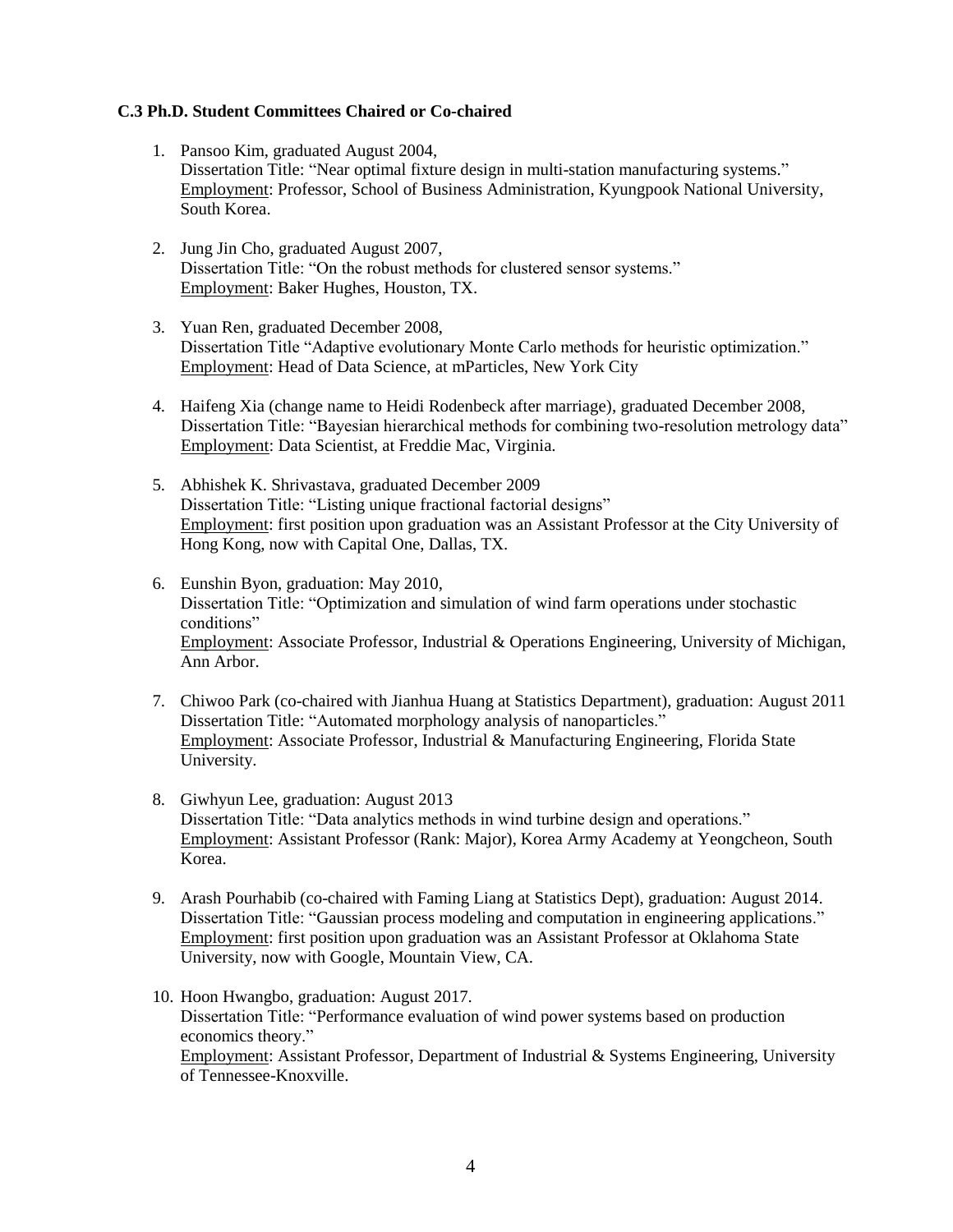11. Yanjun Qian, graduation: August 2018.

Dissertation Title: "Data science methods for analyzing nano material images and videos." Employment: Assistant Professor, Department of Statistical Sciences and Operations Research, Virginia Commonwealth University.

- 12. Ahmed Aziz Ezzat, graduation: August 2019. Dissertation Title: "Spatio-temporal modeling and analysis for wind energy applications." Employment: Assistant Professor, Department of Industrial & Systems Engineering, Rutgers University.
- 13. Imtiaz Ahmed, graduation: August 2020. Dissertation Title: "Unsupervised anomaly detection of high dimensional data with low dimensional embedded manifold." Employment: Will be Assistant Professor, Department of Industrial Management Systems Engineering, West Virginia University, in Fall 2021.

### **(Ph.D. students in process)**

- 14. Joel Macaluso (passed qualifying and on leave)
- 15. Shilan Jin (passed qualifying)
- 16. Abhinav Prakash (pass prelim)
- 17. Adaiyibo E Kio (pass qualifying)
- 18. Effi Latiffianti (pass qualifying)

After Dr. Dan Apley left Texas A&M, per the graduate school requirements, I served as the co-chair for the following Ph.D. students:

Hyun Cheol Lee and Chang-Ho Chin, both graduated in August 2004; Feng Zhang, graduated in December 2004.

# **C.4 Master Student Committees Chaired or Co-chaired**

### **M.S. Thesis**

- 1. Qinyan Liu, graduated May 2004 Thesis Title: "Optimal Coordinate Sensor Placement for Estimating Mean and Variance Components of Variation Sources." Continue as a graduate student at Stanford University, Department of Management Science and Engineering.
- 2. Abhishek Gupta, graduated May 2004 Thesis Title: "Robust Design Using Sequential Computer Simulations and Its Application in Electronic Packaging." Continue as a Ph.D. student at the Wharton School of the University of Pennsylvania, Department of Statistics.
- 3. David Perez, graduated August 2018 Thesis Title: "Exploring key variables in wind turbine power curve modeling."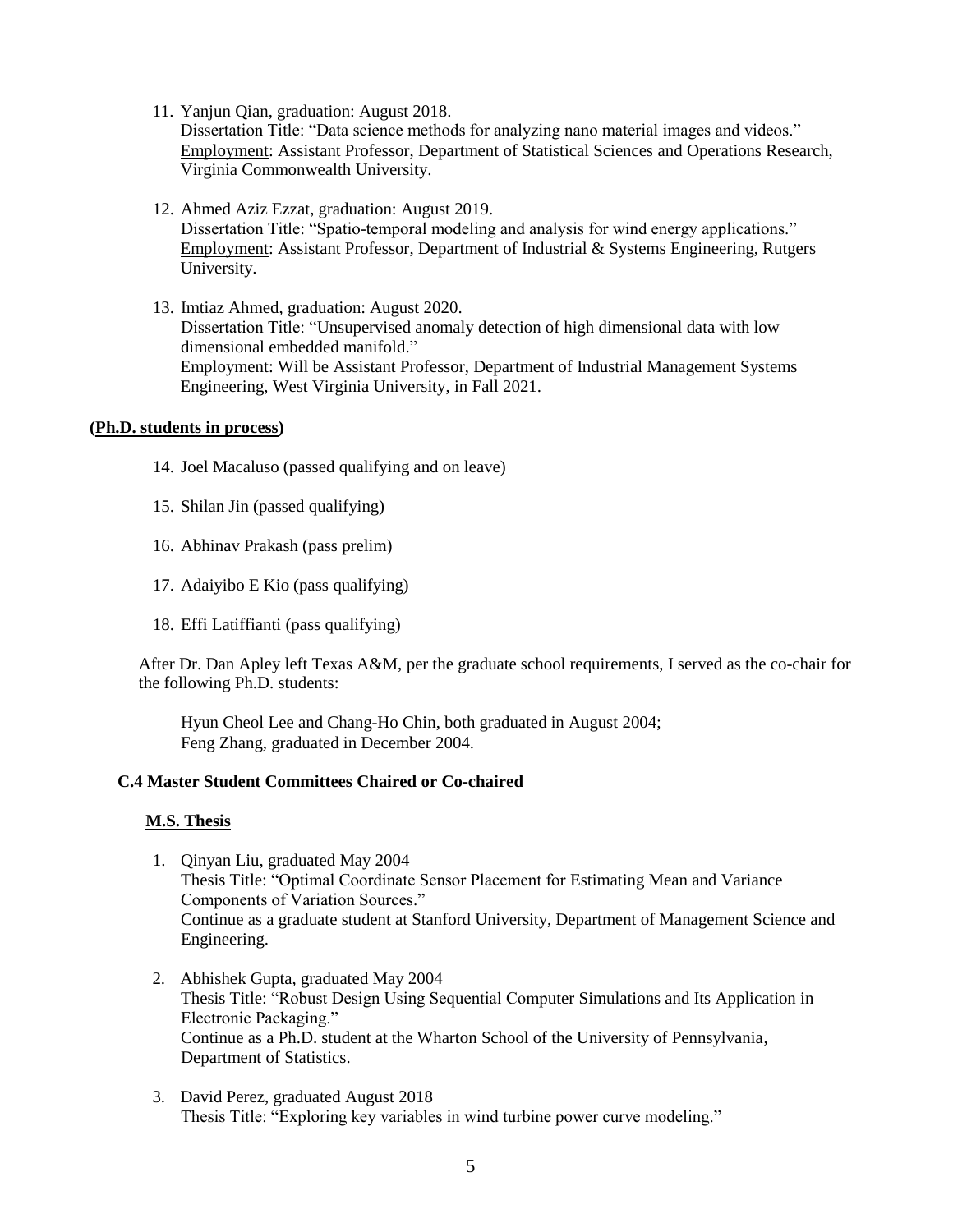- 4. Jason K. Lawley, graduated August 2018 Thesis Title: "Optimal personnel deployment strategy for self-perform maintenance on wind farms."
- 5. Jiaxi Xu, graduated December 2020 Thesis Title: "Investigation of difference image super-resolution methods on paired electron microscopic images."

### **M.S. non-thesis but conducted a research project**

6. Sampatraj S. Mandroli, graduated May 2004 Project Title: "A Survey of Inspection Strategy and Sensor Distribution Studies in Discrete-part Manufacturing Processes."

### **C.5 Undergraduate Student Research Mentoring**

1. Undergraduate Research Activity:

Haydee Montes (from University of Texas at El Paso), summer 2002; Yasin Alan, spring, summer 2005; Juan Carlos Ballesteros and Mauricio Dominguez, spring 2005 Molly Moodt and Adi Yogatama, summer 2006. Gregory Glass, summer 2007. Akeal Hawkins, fall 2007. Viktor Corrales and Yosua Kristanto, summer 2008. Lokesh Kulkarni, summer and fall 2009. Carolina M. Rivera, fall 2009, spring 2010. Santiago Garrido-Lecca, spring and summer 2010. David Kalinowski, spring 2011. Ayrton Bryan, fall 2011, spring 2012. Erika Sy, summer and fall 2012. David Dzubay, summer 2015. Briana Niu, summer 2016 Victor Gálvez Yanjarí (from PUC Chile), spring 2017. Rachel Mead and Eduardo Jose Villasenor, summer 2021.

2. INEN459/460 Project Faculty Advisor: spring 2003, fall 2004, spring 2006, fall 2006, fall 2010, fall 2012, fall 2013, spring 2014, spring 2016, spring 2019.

### **C.6 High School Teacher/Student Research**

- 1. Research Experience for Teacher (RET) project (part of the  $E<sup>3</sup>$  Teacher Summer Research Program), summer 2004. Participants: Jesse Smith from Raymondville High School, Raymondville, TX and Patricia McMorris from Milby High School, Houston, TX.
- 2. Karen Wang, junior student from A&M Consolidated High School, summer 2010. Design and build a desktop size, prototypical wind turbine.
- 3. Research Experience for Teacher (RET) project (part of the  $E<sup>3</sup>$  Teacher Summer Research Program), summer 2013. Participants: Brenda Banning from Cypress Creek High School of Houston TX and Adam Eannarino from Robert E. Lee High School of San Antonio, TX.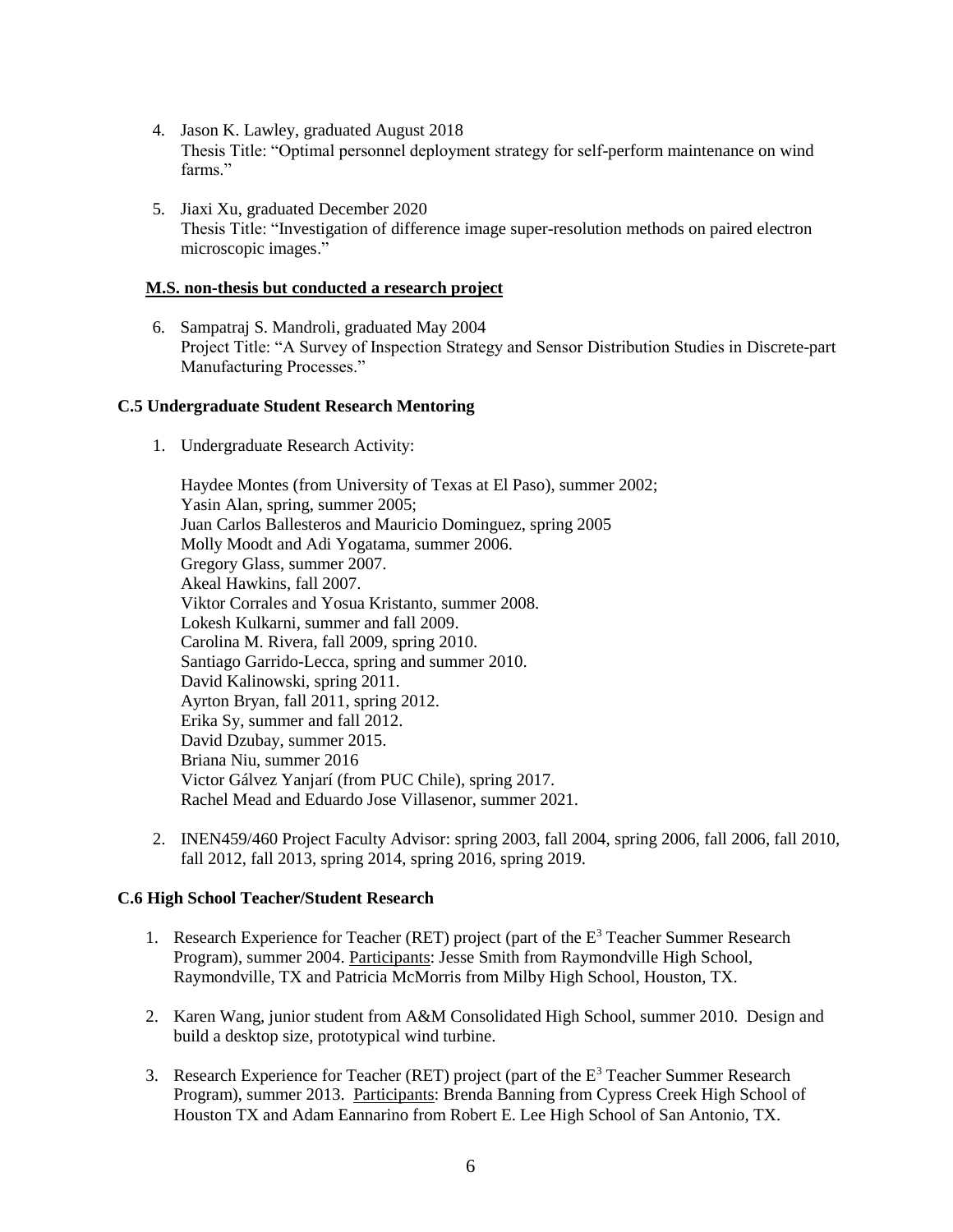### **C.7 Teaching Improvement**

1. July 24, 2002, participation of *Workshop: COURSE OBJECTIVES AND CLASSROOM ASSESSMENT*, Texas A&M Campus.

### **D. Grants and Contracts**

### **Funded Research**

- 1. *National Science Foundation GOALI Program*, "Collaborative Research: Analysis and Optimization Method for Distributed Sensor Systems in Electronics Assembly Processes," \$163,201 (DMI-0217481), PI: Y. Ding, co-PI: Feng Niu of Motorola Inc., 09/2002-08/2005. This project is in collaboration with Dr. Dariusz Ceglarek at University of Wisconsin - Madison under grant no. DMI-0218208.
	- *RET* (*Research Experience for Teachers*) *Supplement*, \$10,000, 04/2003.
- 2. *Nokia Mobile Phones*, "Robust Design for Electronics Package and Phone Mechanics," \$15,000, PI: Y. Ding, 01/2003 – 12/2003.
- 3. *Texas Higher Education Coordination Board Advanced Technology Program* (ATP), "Optimal Utilization of Distributed Sensor Systems for Manufacturing Fault Diagnosis," \$149,900, PI: Y. Ding, Co-PI: A. Banerjee, 01/2004-12/2005.
- 4. *National Science Foundation*, "CAREER: Collaborative Information Processing of Distributed Sensor Networks for Manufacturing Quality Improvements," (DMI-0348150), PI: Y. Ding, \$400,000, 06/2004-05/2009.
- 5. *National Science Foundation*, "SST: Robust Wireless Piezoelectric Sensor Network for Structural Health Monitoring," PI: Y. Ding, \$150,000 (CMS-0427878), 08/2004-07/2007. This project is in collaboration with Dr. Jiong Tang at University of Connecticut under grant no. CMS-0428210 and Dr. Xiaodong Wang at Columbia University under grant no. CMS-0427353.
- 6. *National Science Foundation*, "Sensors: Strategic Design and Tactical Operation of Surveillance Sensor Systems for Ports and Waterway Security," PI: W. Wilhelm, Co-PI: Y. Ding, \$331,111, (DMI-0529026), 09/2005-08/2008.
	- *REU* (*Research Experience for Undergraduates*) *Supplement*, \$12,000, 11/2005.
	- *REU* (*Research Experience for Undergraduates*) *Supplement*, \$12,000, 02/2007.
- 7. *National Science Foundation*, "DDDAS SMRP: A Framework for the Dynamic Data-Driven Fault Diagnosis of Wind Turbine Systems," PI: Y. Ding, \$180,000, (CMS-0540132), 06/2006- 05/2009. This project is in collaboration with Dr. Jiong Tang at University of Connecticut under grant no. CMS-0540278.
- 8. *National Science Foundation*, "Collaborative Research: Fault Tolerance Analysis and Design of Clustered Sensor Networks," PI: Y. Ding, \$161, 336 (CMMI-0727305), 09/2007-08/2010. This project is in collaboration with Dr. Yong Chen at the University of Iowa under grant no. CMMI-0726939.
- 9. *Department of Homeland Security, the Domestic Nuclear Detection Office (DNDO)*, "ARI-LA: A Framework for Developing Novel Detection Systems Focused on Interdicting Shielded HEU," 11/2007-10/2012, \$7,496,088 total.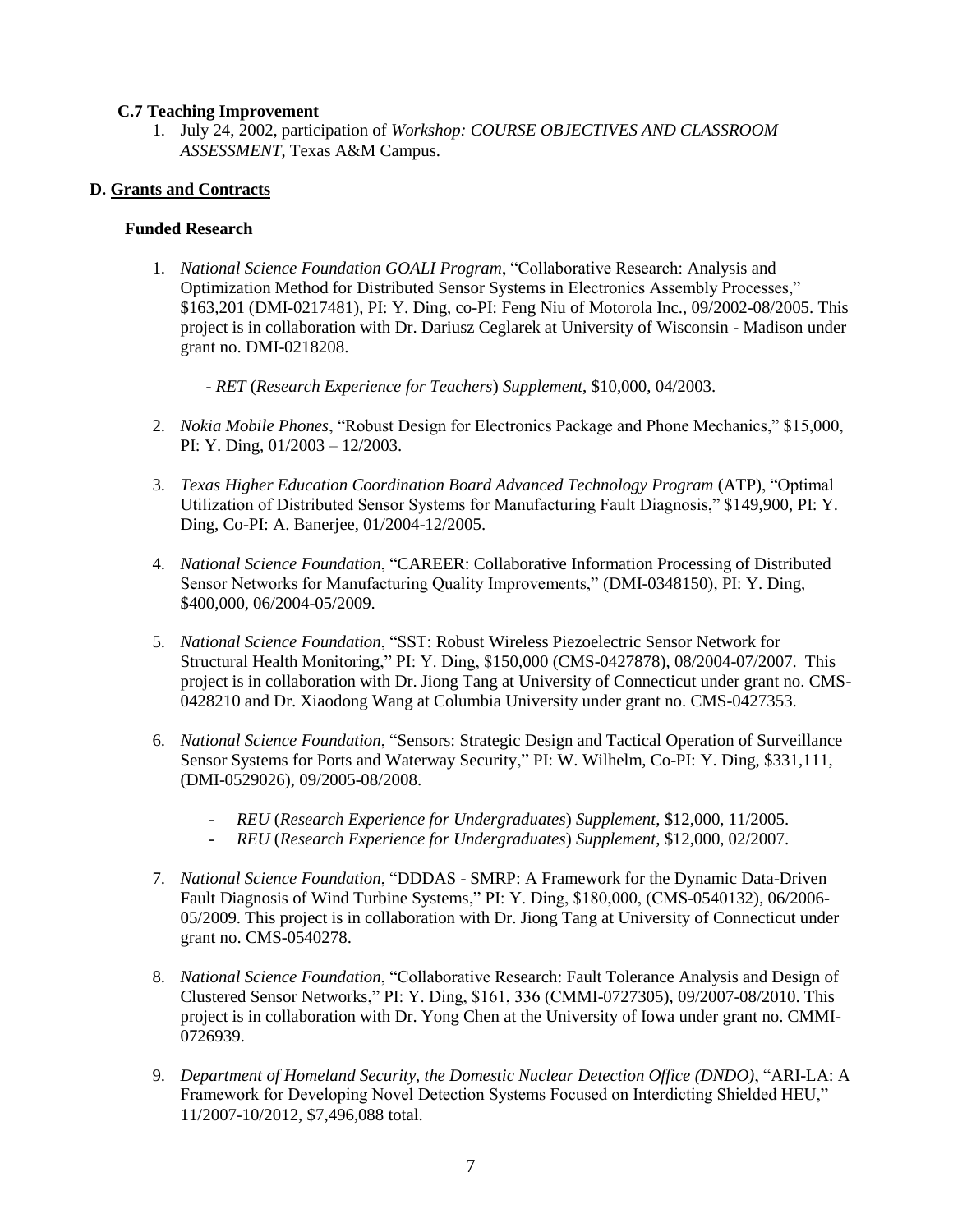Dr. Warren F. (Pete) Miller at Nuclear Engineering is the overall PI (after Dr. Miller left, Dr. Bill Charlton of Nuclear Engineering took over as the PI for the project). Drs. Gary Gaukler and Yu Ding direct the Systems Team, receiving \$1,019,374 for five years.

- 10. *Smith Services International*, "Inventory, Backlog, and Supply Chain Analysis," \$144,500. PI: Dr. Barry Lawrence at Industrial Distribution, Co-PI: Y. Ding, 09/2007-08/2008.
- 11. *Texas Norman Hackerman Advanced Research Program* (ARP), "Bayesian hierarchical models for integrating multi-resolution information," \$150,000, PI: Bani Mallick (Statistics), Co-PI: Yu Ding and Helen Liang (Mechanical Engineering), 06/2008-05/2010.
- 12. *National Science Foundation*, "Collaborative Research: Efficient Probabilistic Approach Using Order Reduction and Hybrid Models -- A New Paradigm for Structural Dynamic Analysis," PI: Y. Ding, Co-PI, F. Liang (Statistics), \$249,998 (CMMI- 0926803), 09/2009-08/2012. This project is in collaboration with Dr. Jiong Tang at University of Connecticut under grant no. CMMI-0927734.
	- *REU* (*Research Experience for Undergraduates*) *Supplement*, \$6,000, 04/2010.
- 13. *Institute of Applied Mathematics and Computational Science* (IAMCS) at Texas A&M University, "IAMCS Innovation Award: Parallelizable Gaussian process regression of very large, non-stationary spatial datasets," \$37,500, PI: J.Z. Huang (Statistics), Co-PI: H. Sang (Statistics), L. Soumendra (Statistics), Y. Ding (ISE), 07/2010-05/2011.
- 14. *National Science Foundation*, "Collaborative Research: Multi-Accuracy Bayesian Models for Improving Property Prediction of Nanotube Buckypaper Composites," PI: Y. Ding, \$178,233 (CMMI-1000088), 08/2010-07/2013. This project is in collaboration with Drs. Chuck Zhang, Arda, Vanli, and Ben Wang at Florida State University under grant no. CMMI-1000099.
- 15. *Institute of Applied Mathematics and Computational Science* (IAMCS) at Texas A&M University, "IAMCS Innovation Award: Statistical Methods Automating Morphology Analysis and Characterization of Overlapping Nano Particles," \$25,000 plus \$15,000 travel fund, PI: Y. Ding, 07/2012-05/2013.
- 16. *Air Force Office of Scientific Research*, "Dynamic, data-driven modeling of nanoparticle selfassembly processes," \$642,030 (AFOSR FA9550-13-1-0075 & AFOSR FA9550-17-1-0044), PI: Yu Ding, Co-PI: J.Z. Huang (Statistics), sub-award: Florida State University (C. Park, T. Liu and C. Zhang), 03/15/2013-04/14/2017.
- 17. *National Science Foundation, "*GOALI/Collaborative Research: A System-Level Framework for Operation and Maintenance: Synergizing Near and Long Term Cares for Wind Turbines," PI: Y. Ding, \$199,969 (CMMI-1300560), 09/2013-08/2016. Industrial co-PI: Dr. Jianping Guo of GE Global Research Center. This project is in collaboration with Dr. Jiong Tang at University of Connecticut under grant no. CMMI-1300236.
- 18. *Qatar National Research Fund*, "Structure-Aware Reliability Analysis of State Estimators in Large-Scale Sensor Systems," Lead PI: K. Kianfar, Co-Lead PIs: H. Parsaei, Co-PI: Y. Ding, \$851,757 (NPRP 7-953-2-357), 01/2015-12/2018.
- 19. *Texas A&M Engineering Experiment Station and Texas A&M University Division of Research*, "Big Data Enabled Proactive Alarm Management of Power Control Equipment," PI: Y. Ding; Co-PIs: E. Moreno-Centeno (ISE), PR Kumar (ECE), N. Reddy (ECE), B. K. Mallick (STAT), J.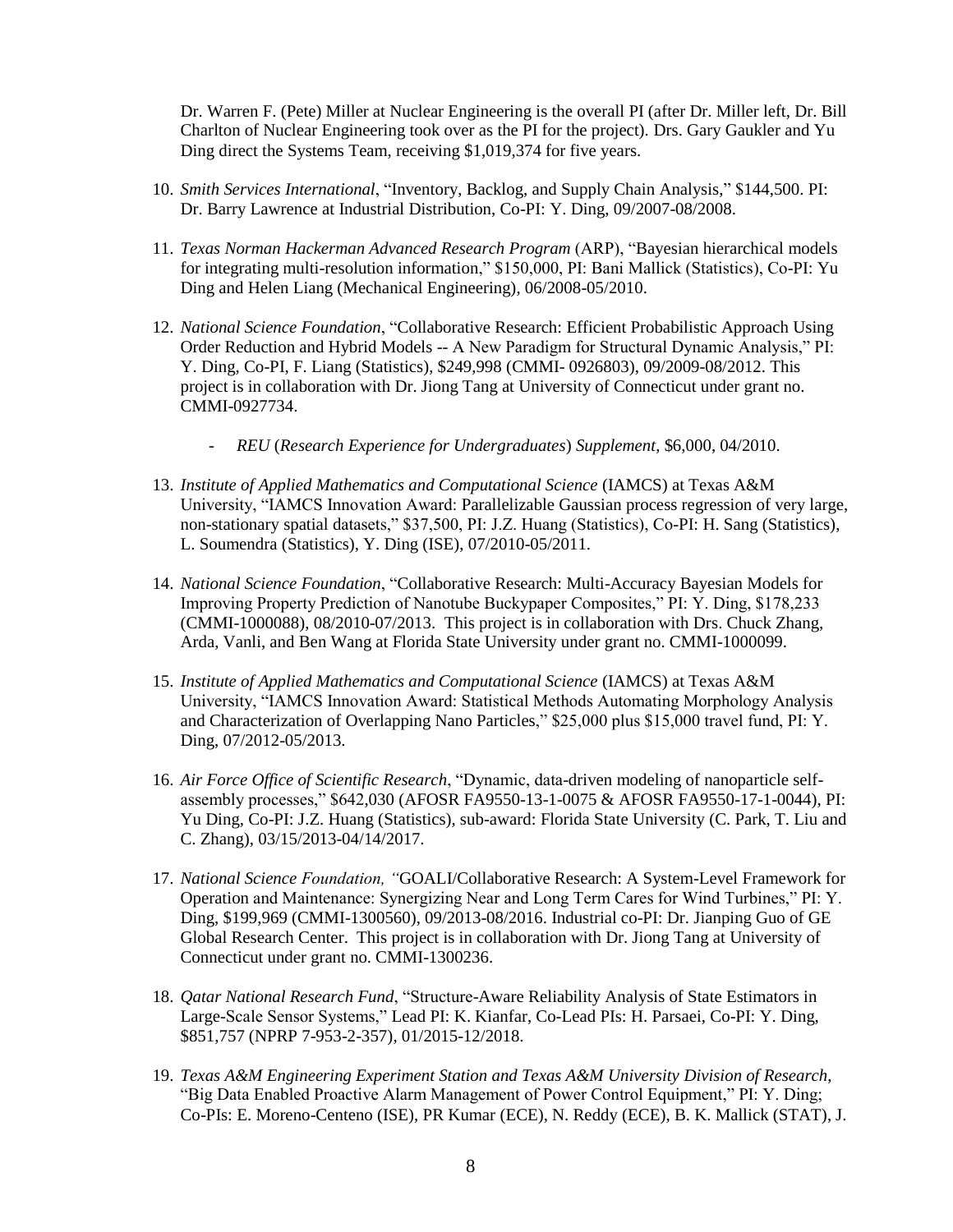Z. Huang (STAT), \$150,000 plus \$50,000 matching fund from ABB over two years, 09/2014- 08/2016.

- 20. *National Science Foundation, "*CPS/Synergy/Collaborative Research: Cybernizing Mechanical Structures through Integrated Sensor-Structure Fabrication," PI: Y. Ding, \$200,000 (CMMI-1545038), 01/2016-12/2018. This project is in collaboration with Drs. J. Tang and C. Cao at University of Connecticut under grant no. CMMI-1544707 and Drs. C. Zhang and B. Wang of GA Tech under grant no. CMMI-1544595.
- 21. *Texas A&M Engineering Experiment Station and Texas A&M University Division of Research*, "Learning Material Properties from in-situ Transmission Electron Microscopy Video Data," PI: Y. Ding; Co-PIs: T. Cagin (Material), L. Zhou (STAT), \$50,000, 02/2016-01/2017.
- 22. *Texas A&M Energy Institute*, "Data Science Methods to Improve Wind Energy Operations," PI: Y. Ding; Co-PIs: J.Z. Huang (STAT), Chanan Singh (ECEN), \$50,000, 07/2016-06/2017.
- 23. *National Science Foundation, "*BIGDATA: IA: Collaborative Research: From Bytes to Watts A Data Science Solution to Improve Wind Energy Reliability and Operation," PI: Y. Ding, Co-PIs: Bani Mallick (STAT) and Peng Li (ECEN), \$749,799 (IIS-1741173), 01/2018-12/2020. This project is in collaboration with Dr. E. Byon of the University of Michigan under grant no. 1741166 and Dr. J. Tang at University of Connecticut under grant no. IIS- 1741174.
- 24. *EDP Renewables*, "Machine learning modeling applied to the analysis of potential power gain from passive devices installed in wind turbine generators," PI: Y. Ding, \$50,000, 10/12/2017- 12/31/2018.
- 25. *ABB*, "Real-time Anomaly Detection, Forecasting, and Mitigation for Power and Automation Systems," PI: Y. Ding, \$73, 417, 3/1/2018-12/31/2019.
- 26. *Air Force Office of Scientific Research*, "Dynamic, data-driven modeling of nanoparticle selfassembly processes," TAMU portion: \$177,000, TAMU PI: Yu Ding, TAMU Co-PI: J.Z. Huang (Statistics). TAMU is a sub-award in the grant of AFOSR FA9550-18-1-0144, led by Florida State University (lead PI: Dr. Chiwoo Park), 04/15/2018-04/14/2021.
- 27. *Texas A&M Office of President X-grant Program*, "Autonomous material discovery and manufacturing via artificial intelligence," PI: S. T. S. Bukkapatnam, Co-PI: R. Arroyave, Y. Ding, J. Z. Huang, I. Karaman, P. R. Kumar, B. K. Mallick, \$500,000, 9/2018-08/2020.
- 28. *Goldwind China*, "Goldwind and TAMU wind energy collaboration research project," PI: Y. Ding, \$84,999, 01/01/2019-05/31/2020.
- 29. *Ensemble Energy*, "Anomaly detection in wind energy systems," PI: Y. Ding, \$15,000, 01/15/2019-05/15/2019.
- 30. *National Science Foundation, "*S&AS: INT: Autonomous Experimentation Platform for Accelerating Manufacturing of Advanced Materials," PI: Y. Ding, Co-PIs: Satish Bukkapatnam (ISEN), Raymundo Arroyave (MSEN), and Ben Hu (Computer Science), \$999,113 (IIS-1849085), 02/15/2019-1/31/2022.
- 31. *Amvalor*, "Development of control of the surface morphology of mechanical parts using new cyber-physical systems that integrates artificial intelligence (AI)," PI: Satish Bukkapatnam (ISEN), Co-PI: Yu Ding, \$140, 587, 11/01/2019-10/31/2022.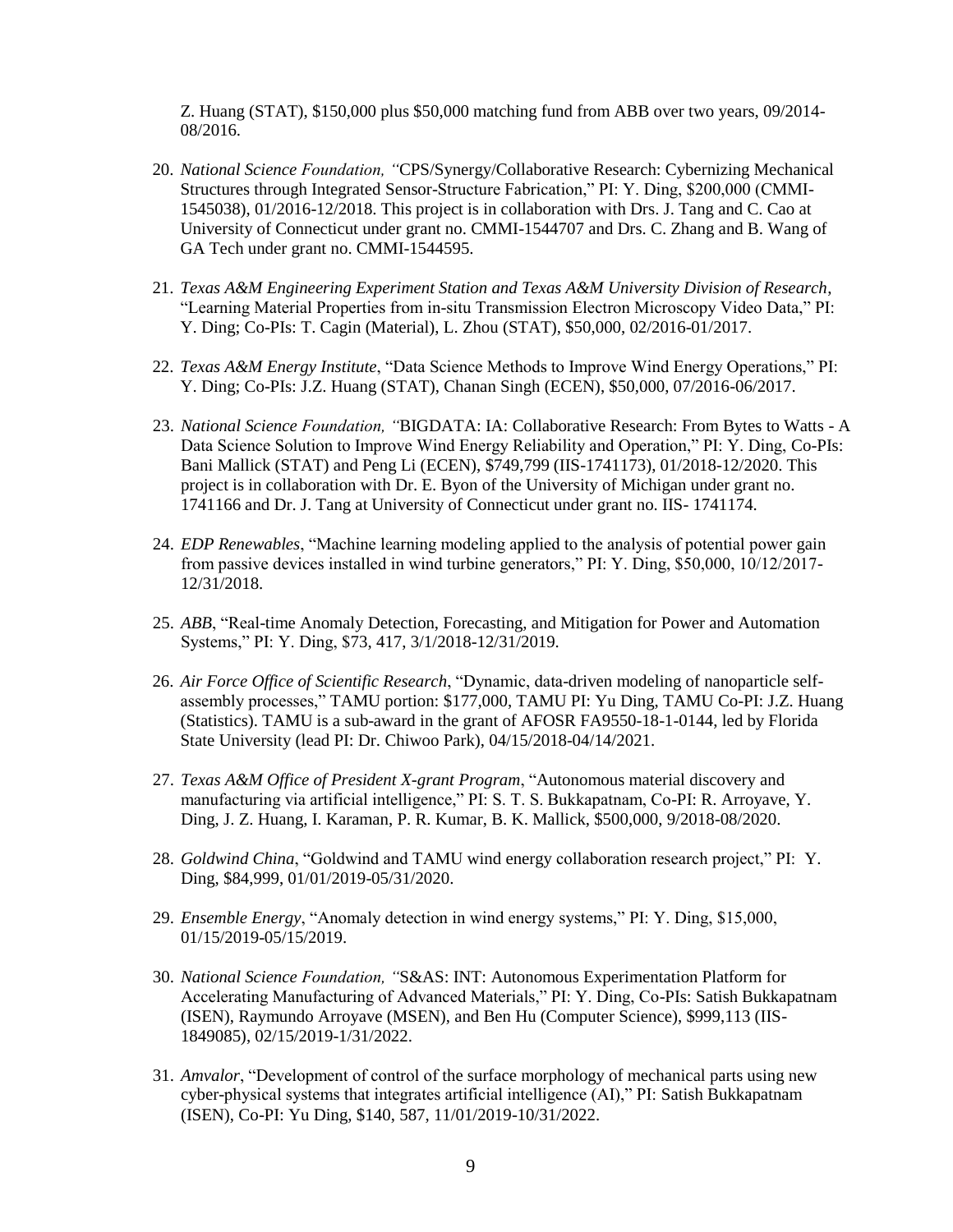- 32. *National Science Foundation, "*TRIPODS: Texas A&M Research Institute for Foundations of Interdisciplinary Data Science (FIDS)," PI: Bani Mallick (STAT), Co-PIs: Ronald DeVore (MATH), P. R. Kumar (ECEN), Nicholas Duffield (ECEN), Dilma Da Silva (CSCE), \$1,416,522 (CCF-1934904), 10/01/2019-09/30/2022. I am an unpaid senior personnel and serve on this TRIPODS Institute's Executive Committee (fids.tamu.edu).
- 33. *National Science Foundation*, "CPS: Medium: Real-Time Learning and Control of Stochastic Nanostructure Growth Processes Through in situ Dynamic Imaging," PI: Y. Ding (ISEN), Co-PIs: PR. Kumar (ECEN), Shahin Shahrampour (ISEN), Jiang Hu (ECEN), Sarbajit Banerjee (CHEM), \$1,197,737 (CMMI-2038625), 1/1/2021-12/31/2023.
	- *REU* (*Research Experience for Undergraduates*) *Supplement*, \$18,000, 04/2021.
- 34. *Lawrence Livermore National Security, LLC*, "Strategies for improving product quality from a specialized polishing process for spherical shells using sensors and machine learning," PI: S. T. S. Bukkapatnam (ISEN), Co-PI, Y. Ding, \$79,461, subcontract #B646055 from DOE grant no. DE-AC52-07NA27344, 06/01/2021-05/31/2022.

### **Equipment Grants**

- 35. *TEES Permanent University Funds*, "Optical Coordinate Metrology Data Analysis Equipment," \$100,000, 10/2001, PI: D.W. Apley, co-PIs: A. Banerjee, Y. Ding.
- 36. *Dean's Undergraduate Equipment Initiative*, "Data visualization and quality control measurement equipment and software" \$80,000, 06/2005, PI: A. Banerjee, co-PI: Y. Ding.

### **E. Publications**

#### **E.1 Books**

- B1. Ding, Y., 2019, *Data Science for Wind Energy*, 424 pages, Boca Raton, FL: Chapman and Hall/CRC Press (A Taylor & Francis Imprint).
- B2. Park, C and Ding, Y., 2021, *Data Science for Nano Image Analysis*, 384 pages, Cham, Switzerland: Springer Nature.

#### **E.2 Articles in Peer-Reviewed Journals and Transactions.**

#### **(Published or Accepted)**

#### *Research Articles*

- J1. Ding, Y., Shi, J., and Ceglarek, D., 2002, "Diagnosability analysis of multi-station manufacturing processes," *ASME Transactions, Journal of Dynamic Systems, Measurement, and Control*, Vol. 124, pp. 1−13 (lead article).
- J2. Ding, Y., Ceglarek, D., and Shi, J., 2002, "Fault diagnosis of multi-station manufacturing processes by using state space approach," *ASME Transactions, Journal of Manufacturing Science and Engineering*, Vol. 124, pp. 313−322.
- J3. Ding, Y., Ceglarek, D., and Shi, J., 2002, "Design evaluation of multi-station manufacturing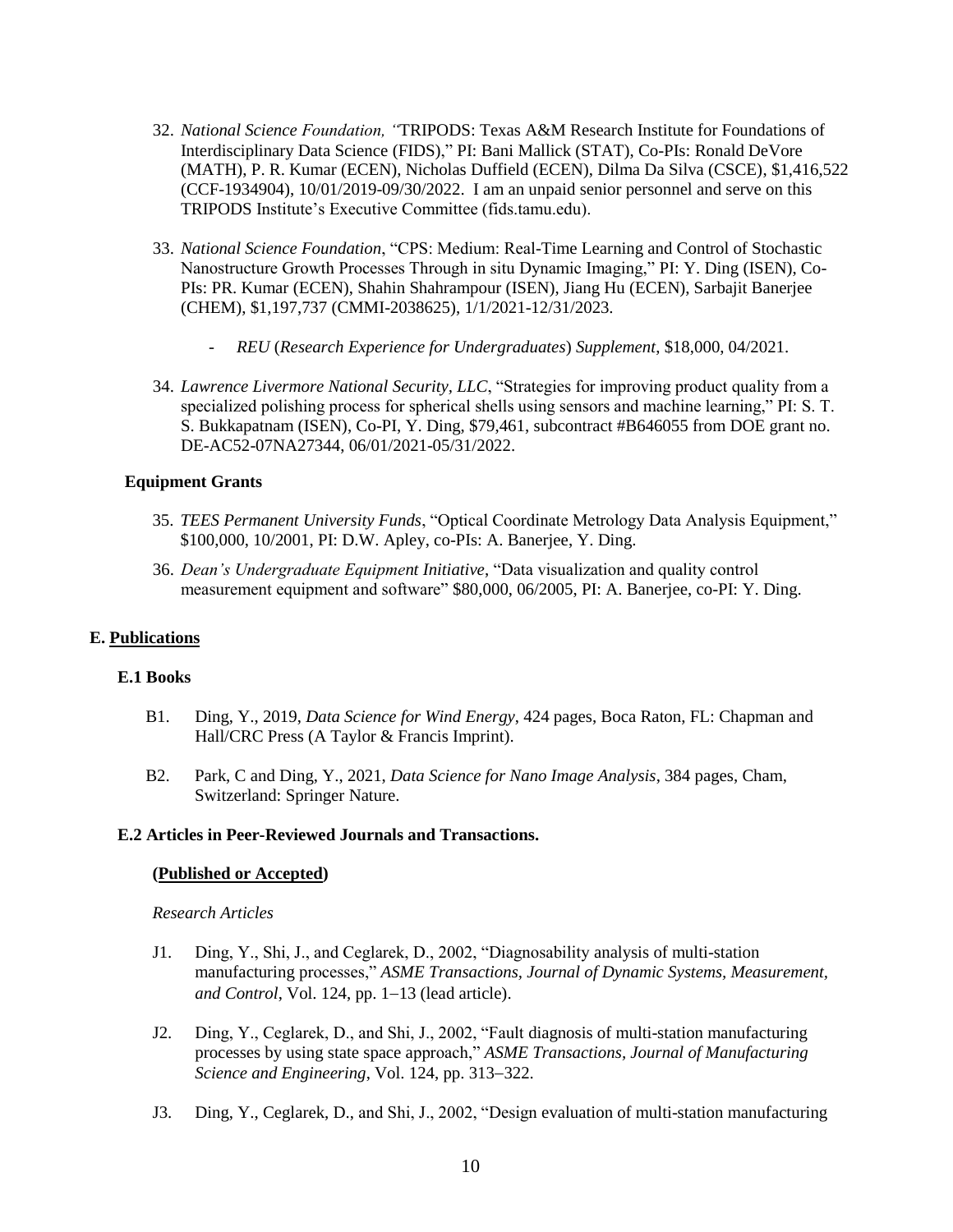processes by using state space approach," *ASME Transactions, Journal of Mechanical Design*, Vol. 124, pp. 408−418.

- J4. Ding, Y., Kim, P.\*, Ceglarek, D., and Jin, J., 2003, "Optimal sensor distribution for variation diagnosis for multi-station assembly processes," *IEEE Transactions on Robotics and Automation*, vol. 19(4), pp. 543−556.
- J5. Zhou, S., Ding, Y., Chen Y., and Shi, J., 2003, "Diagnosability study of multi-station manufacturing processes based on linear mixed model," *Technometrics*, vol. 45(4), pp. 312−325 (selected by Editor for 2003 INFORMS Technometrics Session).
- J6. Ding, Y. Gupta, A., and Apley, D., 2004, "Singularity of fixture fault diagnosis in multi-station assembly systems," *ASME Transactions, Journal of Manufacturing Science and Engineering*, Vol. 126(1), pp. 200−210.
- J7. Jin, J. and Ding, Y., 2004, "Online automatic process control using observable noise factors for discrete-part manufacturing," *IIE Transactions*, Vol. 36(9), pp. 899−911. (2006 Best Paper Award from *IIE Transactions on Quality and Reliability Engineering*).
- J8 Kim, P. and Ding Y., 2004, "Optimal design of fixture layout in multi-station assembly processes," *IEEE Transactions on Automation Science and Engineering*, Vol. 1(2), pp. 133−145.
- J9. Apley, D. W. and Ding, Y., 2005, "A characterization of diagnosability conditions for variance components analysis in assembly operations," *IEEE Transactions on Automation Science and Engineering*, Vol. 2(2), pp. 101−110.
- J10 Ding, Y., Jin, J., Ceglarek, D., and Shi, J., 2005, "Process-oriented tolerancing for multi-station assembly systems," *IIE Transactions*, Vol. 37(6), pp. 493−508.
- J11. Ding, Y., Zhou, S. and Chen Y., 2005, "A comparison of process variance estimation methods for in-process dimensional measurement and control," *ASME Transactions, Journal of Dynamic Systems, Measurement, and Control*, Vol. 127(1), pp. 69−79.
- J12. Kim, P. and Ding, Y., 2005, "Optimal engineering design guided by data-mining methods," *Technometrics*, Vol. 47(3), pp. 336−348 (selected by Editor for 2005 INFORMS Technometrics Session).
- J13. Liu, Q., Ding, Y., and Chen Y., 2005, "Optimal coordinate sensor placements for estimating mean and variance components of variation sources," *IIE Transactions*, Vol. 37(9), pp. 877−889.
- J14. Ding, Y., Zeng, L., and Zhou, S., 2006, "Phase-I analysis for monitoring nonlinear profile signals in manufacturing processes." *Journal of Quality Technology*, Vol. 38(3), pp. 199−216.
- J15. Chen, Y., Ding, Y., Jin, J., and Ceglarek, D., 2006, "Integration of tolerance and maintenance design for multi-station manufacturing processes," *IEEE Transactions on Automation Science and Engineering*, Vol. 3(4), pp. 440−453.

 $\overline{a}$ 

*T* \**<sup>T</sup>* The unlined is (or was) my student at Texas A&M.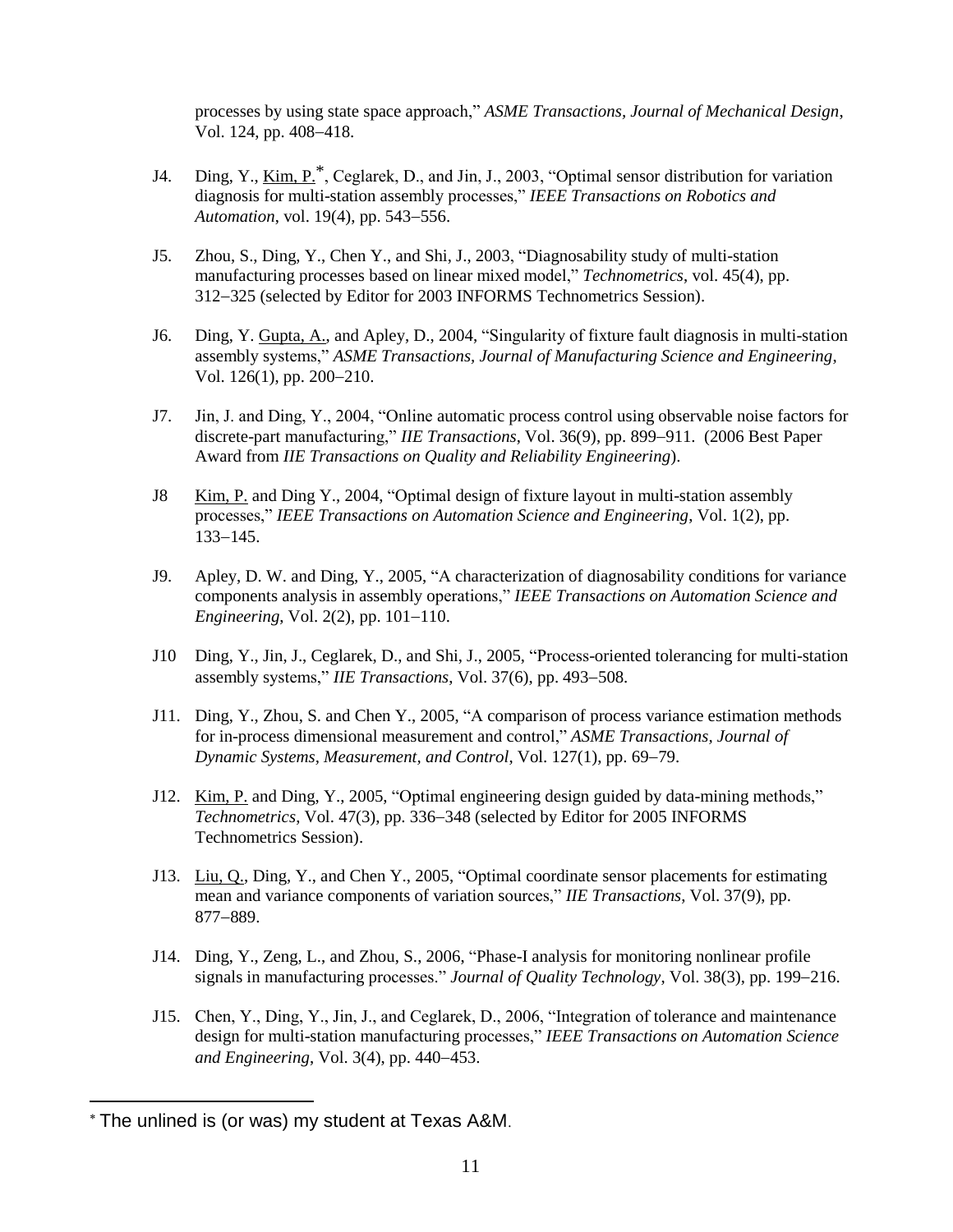- J16. Gupta, A., Ding, Y., Xu, L., and Reinikainen, T. 2006 "Optimal parameter selection for electronic packaging using sequential computer simulations," *ASME Transactions, Journal of Manufacturing Science and Engineering*, Vol. 128(3), pp. 705−715.
- J17. Ren, Y., Ding, Y., and Zhou, S., 2006 "A data-mining approach to study the significance of nonlinearity in multi-station assembly processes." *IIE Transactions*, Vol. 38 (12), pp. 1069−1083.
- J18. Xue, X., Tang, J., Sammes, N., and Ding, Y., 2006 "Condition monitoring of PEM fuel cell using Hotelling *T* 2 control limits," *Journal of Power Sources*, Vol. 162, pp. 388−399.
- J19. Li, Z., Zhou, S., and Ding, Y, 2007, "Pattern matching for root cause identification of manufacturing processes with the presence of unstructured noise," *IIE Transactions*, Vol. 39(3), pp. 251−263.
- J20. Ding, Y and Apley, D.W., 2007, "Guidelines for placing additional sensors to improve variation diagnosis in assembly processes." *International Journal of Production Research*, Vol. 45 (23), pp. 5485−5507.
- J21. Cho, J.J., Chen, Y., Ding, Y., 2007, "On the (co)girth of connected matroids," *Discrete Applied Mathematics*, Vol. 155, pp. 2456−2470.
- J22. Hao, S., Zhou, S., and Ding, Y., 2008, "Multivariate process variability monitoring through projection based on a process model," *Journal of Quality Technology*, Vol. 40(2), pp. 214−226.
- J23. Xia, H., Ding, Y., and Wang, J., 2008, "Gaussian process method for form error assessment using coordinate measurements," *IIE Transactions*, Vol. 40, pp. 931−946.
- J24. Lu, Y., Wang, X., Tang, J., and Ding, Y., 2008, "Damage detection using piezoelectric transducers and Lamb wave approach: II robust and quantitative decision making,*" Smart Materials and Structures*, Vol. 17(2), 025034.1−025034.13 (designated by the publisher to be one of the 30 most-accessed/most-downloaded papers among all 217 articles published by *Smart Materials and Structures* in 2008).
- J25. Ren. Y., Ding, Y., and Liang, F. 2008, "Adaptive evolutionary Monte Carlo method for optimizations with applications to sensor placement problems" *Statistics and Computing*, Vol. 18(4), pp. 375−390.
- J26. Cho, J.J., Chen, Y., Ding, Y., 2009, "Calculating the breakdown point condition of sparse linear models," *Technometrics*, Vol. 51(1), pp. 34−46.
- J27. Ren, Y. and Ding, Y., 2009, "Optimal sensor distribution in multi-station assembly processes for maximal variance detection capability" *IIE Transactions, special issue on Quality Control and Improvements in Multistage Systems*, Vol. 41, pp. 804–818.
- J28. Cho J.J., Ding, Y., Chen, Y., and Tang J. 2010, "Robust calibration for localization in clustered wireless sensor networks," *IEEE Transactions on Automation Science & Engineering*, Vol. 7(1), pp. 81−95.
- J29. Park, C., Tang, J., and Ding, Y., 2010, "Aggressive data reduction for damage detection in structural health monitoring," *Structural Health Monitoring*, Vol. 9(1), pp. 59−74.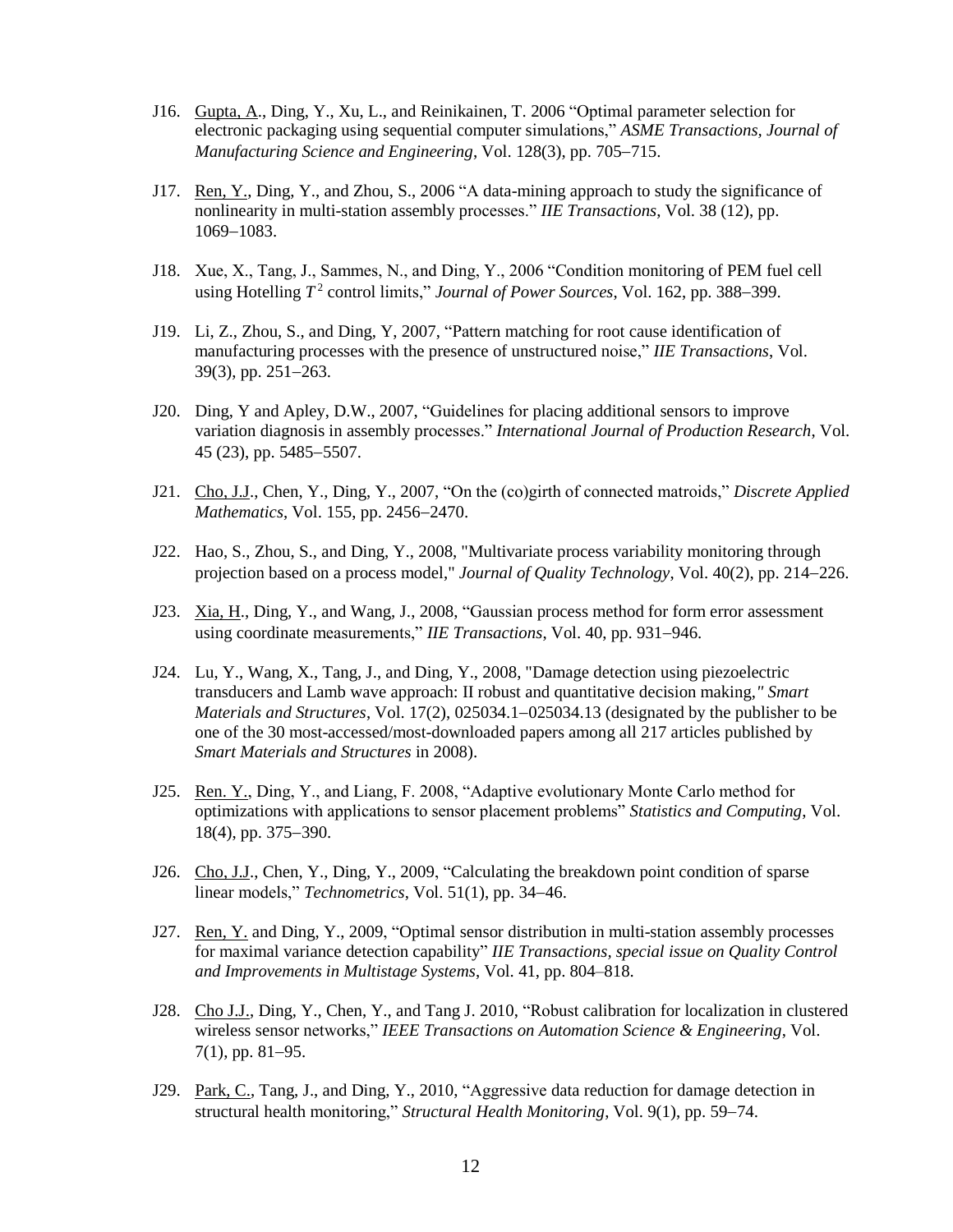- J30. Shrivastava, A. K. and Ding, Y. 2010, "Graph based isomorph-free generation of two-level regular fractional factorial designs." *Journal of Statistical Planning & Inference*, Vol. 140, pp. 169−179.
- J31. Byon, E., Shrivastava, A.K., and Ding, Y. 2010 "A classifier procedure for highly imbalanced class sizes," *IIE Transactions*, Vol. 42(4), pp. 288−303.
- J32. Byon, E., Ntaimo, L., and Ding, Y., 2010, "Optimal maintenance strategies for wind turbine systems under stochastic weather conditions*," IEEE Transactions on Reliability*, Vol. 59, pp. 393−404.
- J33. Park, C., Huang, J. Z., and Ding, Y., 2010, "A computable plug-in estimator of minimum volume sets for novelty detection," *Operations Research*, Vol. 58 (5), pp. 1469–1480.
- J34. Byon, E. and Ding, Y., 2010, "Season-dependent condition-based maintenance for a wind turbine using a partially observed Markov decision process," *IEEE Transactions on Power Systems*, Vol. 25(4), pp. 1823–1834.
- J35. Gaukler, G., Li, C., and Cannaday, R., Chirayath, S. S., and Ding, Y., 2011, " Detecting nuclear materials smuggling: using radiography to improve container inspection policies," *Annals of Operations Research*, Vol. 187, pp. 65−87.
- J36. Gokce, E. I., Shrivastava, A. K., Cho, J.J., and Ding, Y., 2011, "Decision fusion from heterogeneous sensors in surveillance sensor systems," *IEEE Transactions on Automation Science & Engineering*, Vol. 8 (1), pp. 228−233.
- J37. Byon, E., Pérez, E., Ding, Y., and Ntaimo, L., 2011, "Simulation of wind farm operations and maintenance using DEVS," *Simulation - Transactions of the Society for Modeling and Simulation International*, Vol. 87(12), pp. 1093−1117.
- J38. Xia, H., Ding, Y., and Mallick, B., 2011, "Bayesian hierarchical model for combining misaligned two-resolution metrology data" *IIE Transactions*, Vol. 43(4), pp. 242−258.
- J39. Kianfar, K., Pourhabib, A., and Ding, Y., 2011, "An integer programming approach for analyzing the measurement redundancy in structured linear systems," *IEEE Transactions on Automation Science & Engineering*, Vol. 8(2), pp. 447−450.
- J40. Park, C.; Huang, J.Z.; Ding, Y., 2011, "Domain decomposition approach for fast Gaussian process regression of large spatial datasets," *Journal of Machine Learning Research*, Vol. 12, pp. 1697−1728.
- J41. Park, C.; Huang, J.Z.; Huitink, D.; Kundu, S.; Mallick, B.K.; Liang, H.; Ding, Y., 2012, "A multi-stage, semi-automated procedure for analyzing the morphology of nanoparticles," *IIE Transactions*; *Special Issue on Nano Manufacturing*, Vol. 44, pp. 507−522.
- J42. Gaukler, G., Li, C., Ding, Y., and Chirayath, S. S., 2012, "Detecting nuclear materials smuggling: performance evaluation of container inspection policies," *Risk Analysis*, Vol. 32, pp. 531−554.
- J43. Park, C., Huang, J.Z., Ji, J., and Ding, Y., 2013, "Segmentation, inference and classification of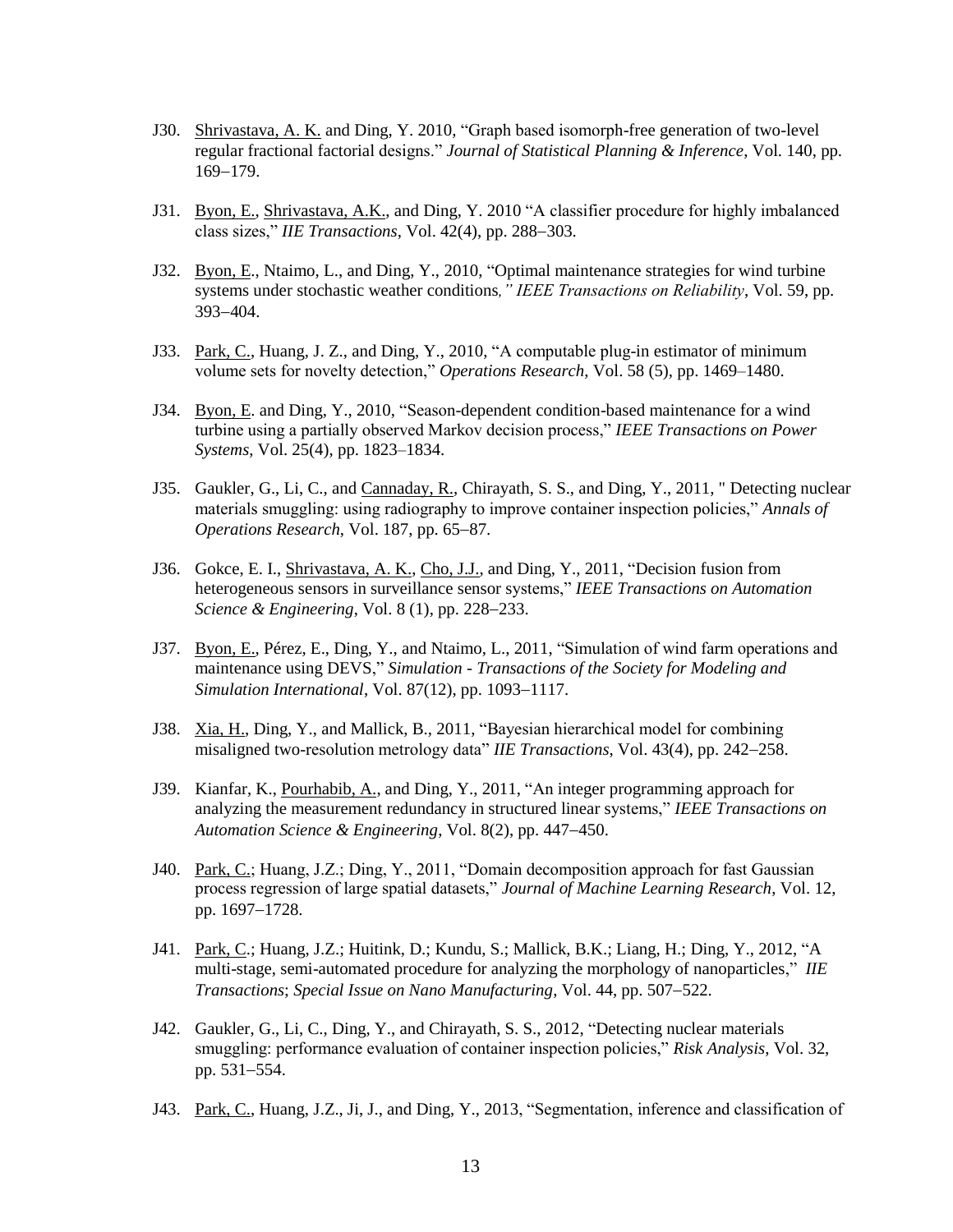partially overlapping nanoparticles," *IEEE Transactions on Pattern Analysis and Machine Intelligence*, Vol. 35 (3), pp. 669–681.

- J44. Lee, G.; Byon, E., Ntaimo, L, and Ding, Y., 2013, "Bayesian spline method for assessing extreme loads on wind turbines," *Annals of Applied Statistics*, Vol. 7, pp. 2034−2061.
- J45. Konomi, B.; Dahvala, S. S.; Huang, J. Z.; Kundu, S.; Huitink, D.; Liang, H.; Ding, Y.; Mallick, B. K.; 2013, "Bayesian object classification of gold nanoparticles," *The Annals of Applied Statistics*, Vol. 7(2), pp. 640–668.
- J46. Gokce, E. I., Shrivastava, A. K., and Ding, Y, 2013 "Fault tolerance analysis of surveillance sensor systems," *IEEE Transactions on Reliability*, Vol. 62(2), pp. 478−489.
- J47. Li, C., Gaukler, G. M., and Ding, Y., 2013, "Using container inspection history to improve interdiction of illicit nuclear materials," *Naval Research Logistics*, Vol. 60, pp. 433−448.
- J48. Pourhabib, A., Liang, F., and Ding, Y., 2014, "Bayesian site selection for fast Gaussian process regression," *IIE Transactions*, Vol. 46(5), pp. 543–555.
- J49. Bansal, M., Kianfar, K., Ding, Y., and Moreno-Centeno, E., 2013, "Hybridization of boundand-decompose and mixed integer feasibility checking to measure redundancy in structured linear systems," *IEEE Transactions on Automation Science and Engineering*, Vol. 10, pp. 1151−1157.
- J50. Lee, G.; Ding, Y., Genton, M. G., and Xie, L., 2015, "Power curve estimation with multivariate environmental factors for inland and offshore wind farms," *Journal of the American Statistical Association*, Vol. 110(509), pp. 56−67.
- J51. Pourhabib, A; J.Z. Huang, K. Wang, C. Zhang, B. Wang, Y. Ding, 2015, "Modulus prediction of buckypaper based on multi-fidelity analysis involving latent variables," *IIE Transactions,* Vol. 47(2), pp. 141−152.
- J52. Pourhabib, A; B. K. Mallick, Y. Ding, 2015, "Absent data generating classifier for imbalanced class sizes," *Journal of Machine Learning Research,* Vol. 16, pp. 2695−2724.
- J53. Pérez, E., Ntaimo, L., and Ding, Y., 2015, "Multi-component wind turbine modeling and simulation for wind farm operations and maintenance," *Simulation - Transactions of the Society for Modeling and Simulation International*, Vol. 91(4), pp. 360−382.
- J54. Lee, G.; Y. Ding, L. Xie, M. G. Genton, 2015, "Kernel Plus method for quantifying wind turbine upgrades," *Wind Energy*, Vol. 18, pp. 1207−1219.
- J55. Pourhabib, A; J.Z. Huang, and Y. Ding, 2016, "Short-term wind speed forecast using measurements from multiple turbines in a wind farm," *Technometrics,* Vol. 58(1), pp. 138−147.
- J56. Qian, Y.; J.Z. Huang, X. Li, and Y. Ding, 2016, "Robust nanoparticles detection from noisy background by fusing complementary image information," *IEEE Transactions on Image Processing*, Vol. 25 (12), pp. 5713−5726.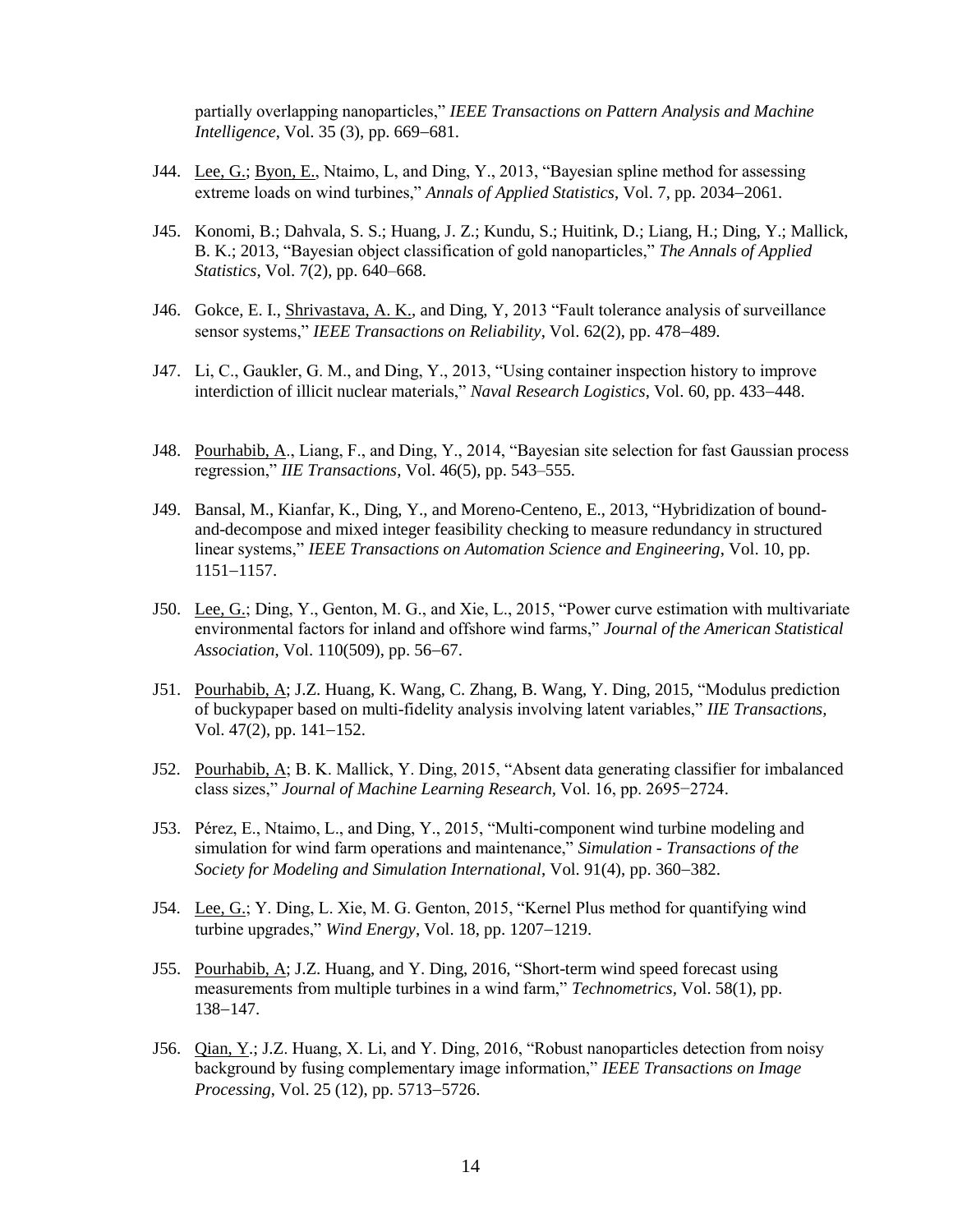- J57. Wang, Y; E. Moreno-Centeno, Y. Ding, 2017 "Matching misaligned two-resolution metrology data," *IEEE Transactions on Automation Science and Engineering*, Vol. 14(1), pp. 222−237.
- J58. Dong, L.; X. Li, Y. Qian, D. Yu, H, Zhang, Z. Zhang and Y. Ding, 2017, "Quantifying nanoparticle mixing state to account for both particle location and size effects," *Technometrics*, Vol. 59(3), pp. 391−403 [The journal made a mistake that changed the order of one author, Yanjun Qian, after the author proof process. This order listed here was the intended order and has remained so from submission to acceptance].
- J59. Qian, Y., J.Z. Huang, and Y. Ding, 2017, "Identifying multi-stage nanocrystal growth using insitu TEM video data," *IISE Transactions*, Vol. 49(5), pp. 532−543.
- J60. Hwangbo, H., A. L. Johnson, and Y. Ding, 2017, "A production economics analysis for quantifying the efficiency of wind turbines," *Wind Energy*, Vol. 20, pp. 1501−1513.
- J61. Hwangbo, H., Y. Ding, O. Eisele, G. Weinzierl, U. Lang and G. Pechlivanoglou, 2017, "Quantifying the effect of vortex generator installation on wind power production: an academia-industry case study," *Renewable Energy*, Vol. 113, pp. 1589−1597.
- J62. Hwangbo, H., A. L. Johnson, and Y. Ding, 2018, "Spline model for wake effect analysis: characteristics of single wake and its impacts on wind turbine power generation." *IISE Transactions*, Vol. 50 (2), pp. 112−125.
- J63. Niu, B., H. Hwangbo, L. Zeng, and Y. Ding, 2018, "Evaluation of alternative efficiency metrics for offshore wind turbines and farms," *Renewable Energy*, Vol. 128, pp. 81−90.
- J64. Shin, Y.-E., Y. Ding, and J. Z. Huang, 2018, "Covariate matching methods for testing and quantifying wind turbine upgrades," *Annals of Applied Statistics*, Vol. 12(2), pp. 1271−1292.
- J65. Ezzat, A. A., M. Jun, Y. Ding, 2018, "Spatio-temporal asymmetry of local wind fields and its impact on short-term wind forecasting," *IEEE Transactions on Sustainable Energy*, Vol. 9(3), pp. 1437−1447.
- J66. Ezzat, A. A., A. Pourhabib, and Y. Ding, 2018, "Sequential design for functional calibration of computer models," *Technometrics*, Vol. 60(3), pp. 286−296.
- J67. Ahmed, I., A. Dagnino, and Y. Ding, 2019, "Unsupervised anomaly detection based on minimum spanning tree approximated distance measures and its application to hydropower turbines," *IEEE Transactions on Automation Science and Engineering*, Vol. 16(2), pp. 654−667.
- J68. Ezzat, A. A., M. Jun, Y. Ding, 2019, "Spatio-temporal short-term forecast: A calibrated regime-switching method," *Annals of Applied Statistics*, Vol. 13(3), pp. 1484−1510.
- J69. Qian, Y., J. Z. Huang, C. Park, and Y. Ding, 2019, "Fast dynamic nonparametric distribution tracking in electron microscopic data," *Annals of Applied Statistics*, Vol. 13(3), pp. 1537−1563.
- J70. Payne, R. D., N. Guha, Y. Ding, and B. K. Mallick, 2020. "A conditional density estimation partition model using logistic Gaussian processes," *Biometrika*, Vol. 107(1), pp. 173−190.
- J71. Prakash, A., V. Panchang, Y. Ding, and L. Ntaimo, 2020. "Sign constrained Bayesian inference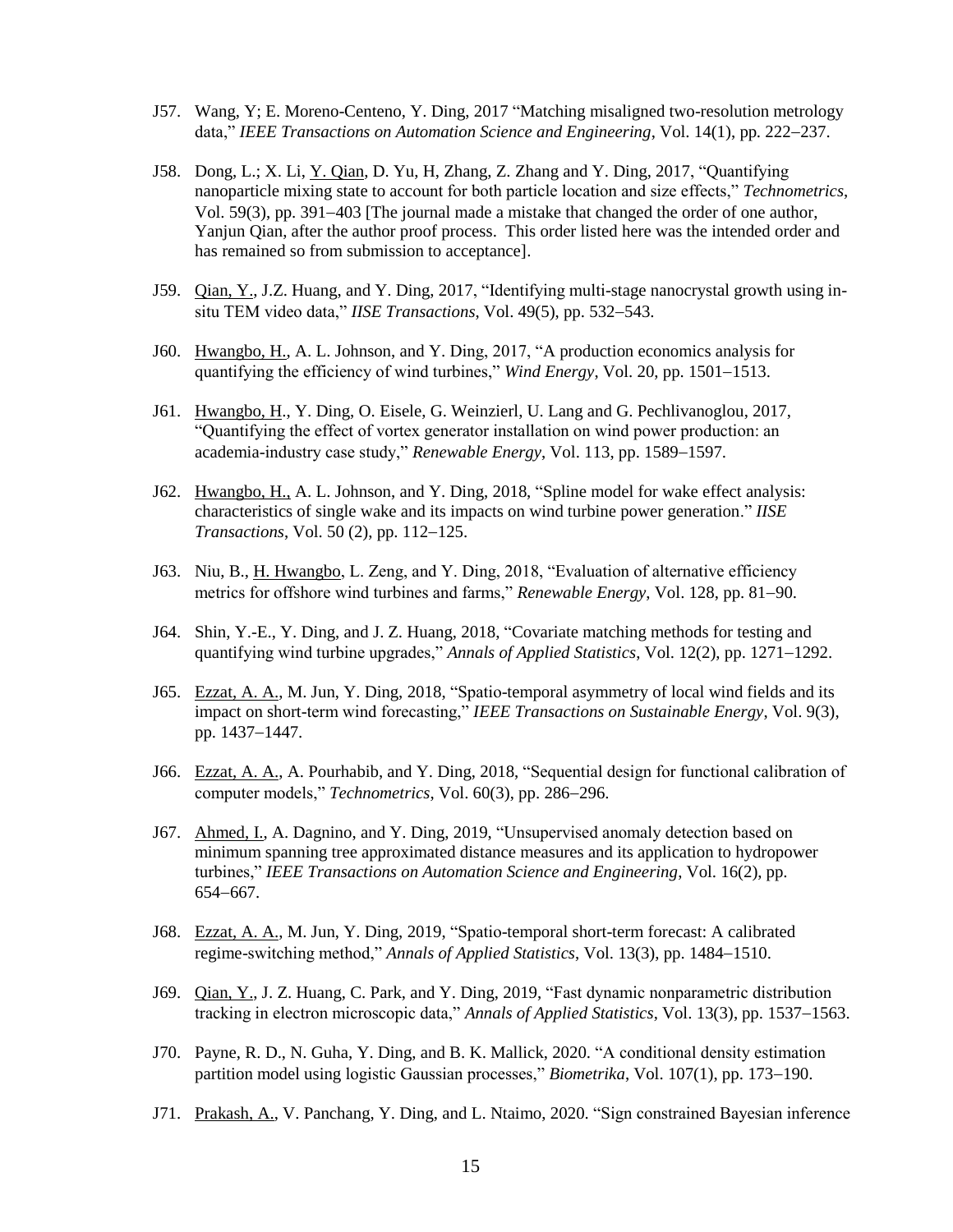for nonstationary models of extreme events," *Journal of Waterway, Port, Coastal Engineering*, Vol. 146(5), pp. 04020029.1−04020029.9.

- J72. Jin, S., A. Iquebal, S. T. S. Bukkapatnam, A. Gaynor, and Y. Ding, 2020. "A Gaussian process model-guided surface polishing process in additive manufacturing." *ASME Transactions, Journal of Manufacturing Science and Engineering*, Vol. 142 (1), pp. 011003.1–011003.12.
- J73. Ezzat, A. A., J. Tang, Y. Ding, 2020, "A model-based calibration approach for structural fault detection using piezoelectric impedance measurements and a finite element model," *Structural Health Monitoring*, Vol. 19(6), pp. 1839−1855.
- J74. Qian, Y., J. Xu, L. Drummy, and Y. Ding, 2020. "Effective super-resolution method for paired electron microscopic images," *IEEE Transactions on Image Processing*, (preprint: [https://arxiv.org/abs/1907.10105\)](https://arxiv.org/abs/1907.10105), Vol. 29, pp. 7317−7330. (The work was reported by *Wiley Analytical Science*, [https://analyticalscience.wiley.com/do/10.1002/was.00020139\)](https://analyticalscience.wiley.com/do/10.1002/was.00020139).
- J75. Ahmed, I., X. B. Hu, M. P. Acharya, and Y. Ding, 2021, "Unsupervised point anomaly detection using neighborhood structure assisted non-negative matrix factorization," *Journal of Machine Learning Research*, Vol. 22(34), pp. 1−32. (preprint: [https://arxiv.org/abs/2001.06541\)](https://arxiv.org/abs/2001.06541).
- J76. Ezzat, A. A.; S. Liu, D. Hochbaum, Y. Ding, 2021, "A graph-theoretic approach for spatial filtering and its impact on mixed-type spatial pattern recognition in wafer bin maps," *IEEE Transactions on Semiconductor Manufacturing*, Vol. 34(2), pp. 194-206 (preprint: [https://arxiv.org/abs/2006.13824\)](https://arxiv.org/abs/2006.13824).
- J77. Ding, Y., N. Kumar, A. Prakash, A. Kio, X. Liu, L. Liu, Q. Li, 2021, "A case study of spacetime performance comparison of wind turbines on a wind farm," *Renewable Energy*, Vol. 171, pp. 735-746 (preprint: [https://arxiv.org/abs/2005.08652\)](https://urldefense.com/v3/__https:/arxiv.org/abs/2005.08652__;!!KwNVnqRv!UmMcAeDkxQE3TbGQI209M8kxrAMKV99xQ-qAoGfrqals5IEkSZhvqt77ulQHVzI$).
- J78. Prakash, A., R. Tuo, and Y. Ding, 2022, "Gaussian process aided function comparison using noisy scattered data," *Technometrics*, Vol. 64(1), pp. 92-102 (preprint [https://arxiv.org/abs/2003.07899\)](https://arxiv.org/abs/2003.07899).
- J79. Ahmed, I.; T. Galoppo; X. Hu; and Y. Ding, 2022, "Graph regularized autoencoder and its application in unsupervised anomaly detection," *IEEE Transactions on Pattern Analysis and Machine Intelligence*, accepted (preprint [https://arxiv.org/abs/2010.15949\)](https://arxiv.org/abs/2010.15949).
- J80. R. Tuo, S. He, A. Pourhabib, Y. Ding, and J. Z. Huang, 2022, "A reproducing kernel Hilbert space approach to functional calibration of computer models," *Journal of the American Statistical Association*, accepted (preprint [https://arxiv.org/abs/2107.08288\)](https://arxiv.org/abs/2107.08288).
- J81. Shin, Y.-E., L. Zhou, and Y. Ding, 2022, "Joint estimation of monotone curves via functional principal component analysis," *Computational Statistics and Data Analysis*, accepted.
- J82. Latiffianti, E., Y. Ding, S. S. Sheng, L. Williams, M. Morshedizadeh, and M. Rodgers, 2022, "Analysis of leading edge protection application on wind turbine performance through energy and power decomposition approaches," *Wind Energy*, accepted.

*Review/Survey/Prospective Articles*

J83. Mandroli, S. S., Shrivastava, A. K., and Ding, Y., 2006, "A survey of inspection strategy and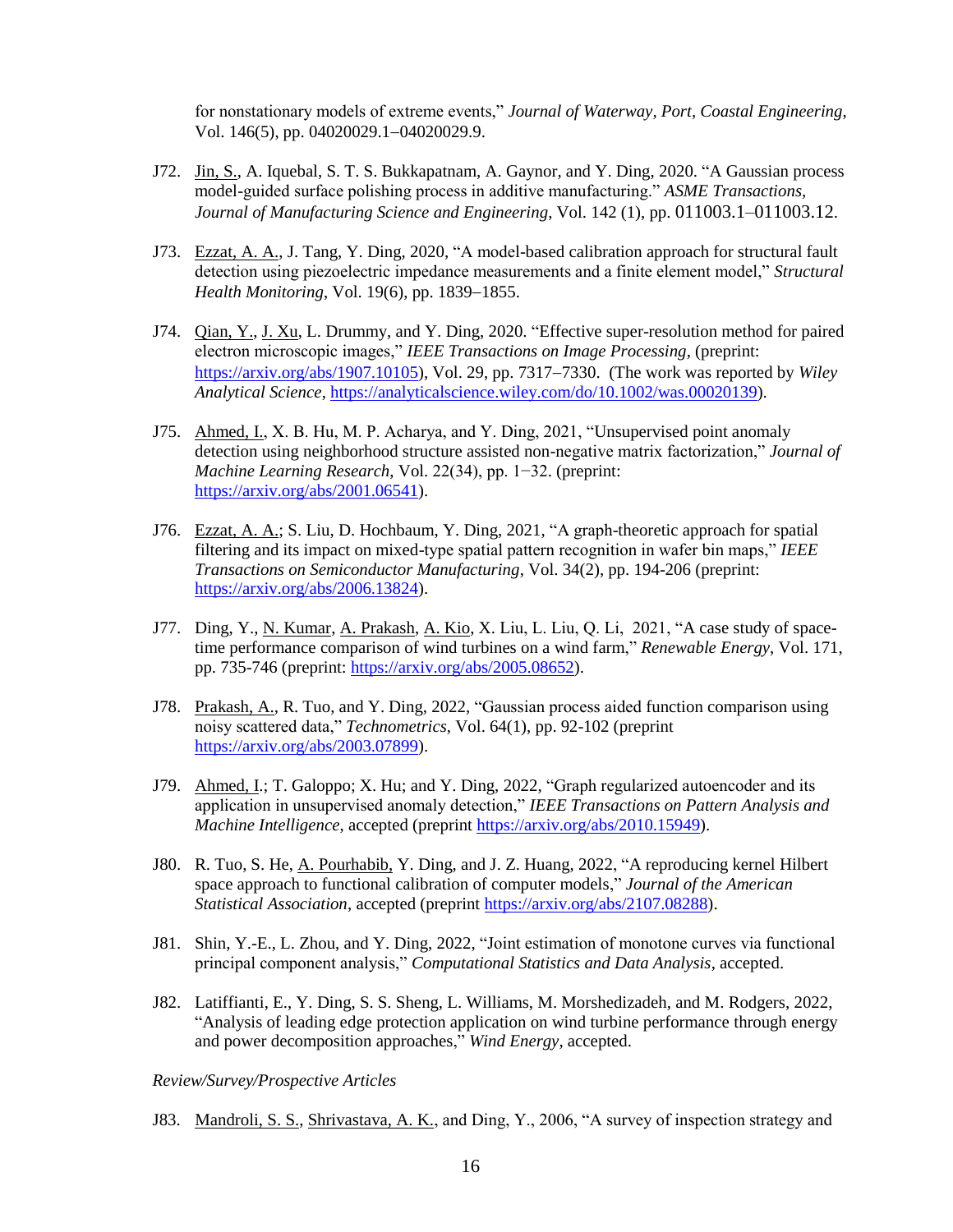sensor distribution studies in discrete-part manufacturing processes" *IIE Transactions*, Vol. 38(4), pp. 309–328.

- J84. Ding, Y., Elsayed, E.A., Kumara, S., Lu, J-C., Feng, N., and Shi, J., 2006 "Distributed sensing for quality and productivity improvements," *IEEE Transactions on Automation Science and Engineering*, Vol. 3(4), pp. 344–359.
- J85. Park, C. and Y. Ding, 2019, "Automating material image analysis for material discovery," *MRS Communications*, Vol. 9(2), pp. 545–555.
- J86. Handy, J.; Zaheer, W.; Rothfuss, A.; McGranahan, C.; Agbeworvi, G.; Andrews, J.; Garcia-Pedraza, K.; Ponis, J.; Ayala, J.; Ding, Y.; Watson, D.; Banerjee, S., 2022, "Lone but not alone: Precise positioning of lone pairs for the design of photocatalytic architectures," *Chemistry of Materials*, accepted.

### **(Submitted or Revised)**

- S1. Sung, K. W. E. Brown, E. Moreno-Centeno and Y. Ding, "Imbalanced data classification via guided undersampling using ensemble filtering and normalized cuts," *Machine Learning*, submitted, Feb 2019.
- S2. Ahmed, I., M. Jun, Y. Ding, "A spatio-temporal track association algorithm based on marine vessel automatic identification system data," *IEEE Transactions on Intelligent Transportation Systems*, submitted, Oct 2020.
- S3. Xie, Y., Y. Ding, and S. Ji, "Augmented equivariant attention networks for electron microscopy image super-resolution," *IEEE Transactions on Medical Imaging*, submitted, April 2021 (manuscript available at [https://arxiv.org/abs/2011.03633\)](https://arxiv.org/abs/2011.03633).
- S4. Prakash, A., R. Tuo, and Y. Ding, "The temporal overfitting problem with applications in wind power curve modeling," *Technometrics*, submitted, Dec 2020 (manuscript available at [https://arxiv.org/abs/2012.01349\)](https://urldefense.com/v3/__https:/arxiv.org/abs/2012.01349__;!!KwNVnqRv!TTLLSRPdO0RgWVWl2mlUtxy1xr48jNFqyVvYq8boPzj0onfFCRRDBvX9Rrof4jM$).
- S5. Jin, S. R. Tuo, A. Tiwari, S. Bukkapatnam, C. Aracne-Ruddle, A. Lighty, H. Hamza, Y. Ding, "Hypothesis tests with functional data for surface quality change detection in surface finishing processes," *IISE Transactions*, submitted, 2021.
- S6. Latiffianti, E., Y. Ding, S. Sheng, L. Williams, M. Morshedizadeh, and M. Rodgers, Analysis of LEP application on wind turbine performance through energy and power decomposition approaches, *Wind Energy*, submitted Oct 2021.
- S7. Ahmed, I., S. Bukkapatnam, B. Botcha, and Y. Ding, "Towards futuristic autonomous experimentation—a surprise-reacting sequential experiment policy," *INFORMS Journal on Data Science,* submitted, Nov 2021 (manuscript available at [https://arxiv.org/abs/2112.00600\)](https://arxiv.org/abs/2112.00600)

#### **E3. Software and Tool Box**

T1. Park, C., Huang, J.Z., and Ding, Y., 2012, "GPLP: a local and parallel computation toolbox for Gaussian process regression," *Journal of Machine Learning Research*, Vol. 13, 775-779.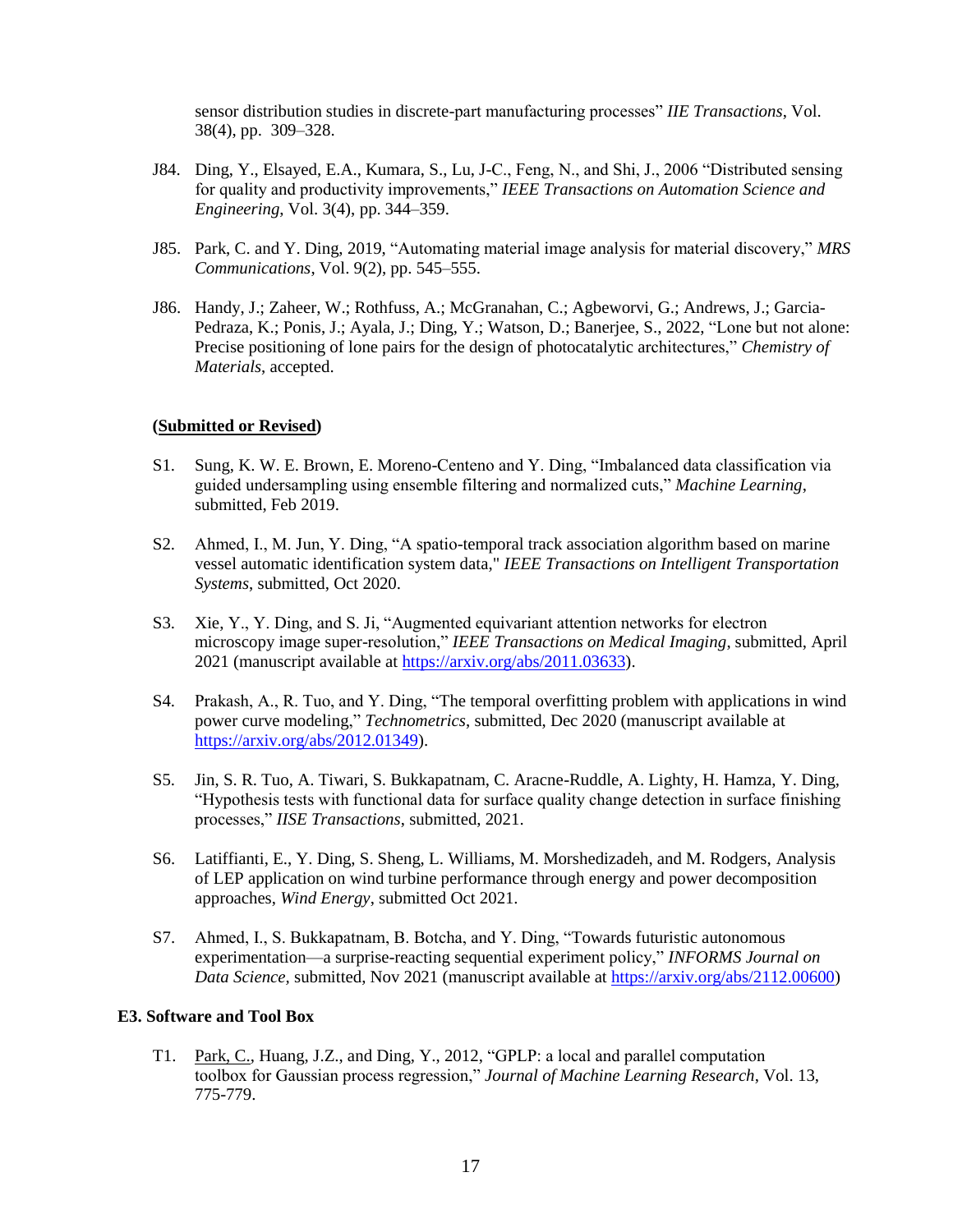The whole toolbox and the supporting documents are accessible at MLOSS project website (Machine Learning Open Source Software)<http://mloss.org/revision/view/990/>

- T2. Hwangbo, H. and Y. Ding "Kernel PLUS wind turbine power curve," *R package,* released June 6, 2017. The R package for the power curve method can be downloaded by typing install.packages("kernplus") on an R session and load the package by typing library(kernplus).
- T3 Hwangbo, H., Y. Ding, D. Cabezon, "Machine Learning Based Analysis and Quantification of Potential Power Gain from Passive Device Installation," *R package,* released June 28, 2019. The R package can be downloaded by typing install.packages("gainML") on an R session and load the package by typing library(gainML).

The methodology companion of the package can be found at the arXiv, [https://arxiv.org/abs/1906.05776.](https://arxiv.org/abs/1906.05776)

T4. Kumar, N., A. Prakash, and Y. Ding, "DSWE: Data Science for Wind Energy R package GitHub repository," [https://github.com/TAMU-AML/DSWE-Package,](https://github.com/TAMU-AML/DSWE-Package) released May 2020.

### **E.4 In Refereed Conference or Symposium Proceedings**

- C1. Ding, Y., Ceglarek, D., and Shi, J., 2000, "Modeling and diagnosis of multi-station manufacturing processes: part I – state space model," *Proceedings of the 2000 Japan/USA Symposium on Flexible Automation*, July 23-26, Ann Arbor, MI.
- C2. Ding, Y., Ceglarek, D., and Shi, J., 2000, "Modeling and diagnosis of multi-station manufacturing processes: part II – fault diagnosis," *Proceedings of the 2000 Japan/USA Symposium on Flexible Automation*, July 23-26, Ann Arbor, MI.
- C3. Ding. Y., Jin. J., Ceglarek, D., and Shi, J., 2000, "Process-oriented tolerance synthesis for multi-station manufacturing systems," *Proceedings of the 2000 International Mechanical Engineering Congress and Expositions*, Nov 5-10, Orland, FL, pp. 15-22.
- C4. Ding, Y., Ceglarek, D., and Jin, J., 2001, "A sensor distribution strategy for multi-station manufacturing systems," *Proceedings of the 11th International Conference on Flexible Automation and Intelligent Manufacturing*, July 16-18, Dublin, Ireland, Vol-II, pp. 891-900.
- C5. Tang, J., and Ding, Y., 2004, "A frequency response based damage detection approach using shunted piezoelectric transducer with variable inductance," *Proceedings of SPIE -- Symposium on Smart Structures and Materials / NDE*, San Diego, CA, March 14-18.
- C6. Wang, J., Pendse, N., Ding, Y., 2005, "An effective dimensional inspection based on zone fitting," *Transactions of SME/NAMRI,* Vol. XXIII, pp. 137-144.
- C7. Shrivastava, A. K., Ding, Y., Niu, F., Coody, J., Ceglarek, D., 2006, "Modeling, analysis and design of complex quality testing systems using a hierarchical simulation framework" *Proceedings of the IEEE International Conference On Networking, Sensing and Control*, Ft. Lauderdale, FL, April 23-25.
- C8. Ding, Y., Byon, E., Park, C., Tang, J., Lu, Y. and Wang, X. 2007, "Dynamic data-driven fault diagnosis of wind turbine systems," *Lecture Note in Computer Science*, Vol. 4487, pp. 1197- 1204.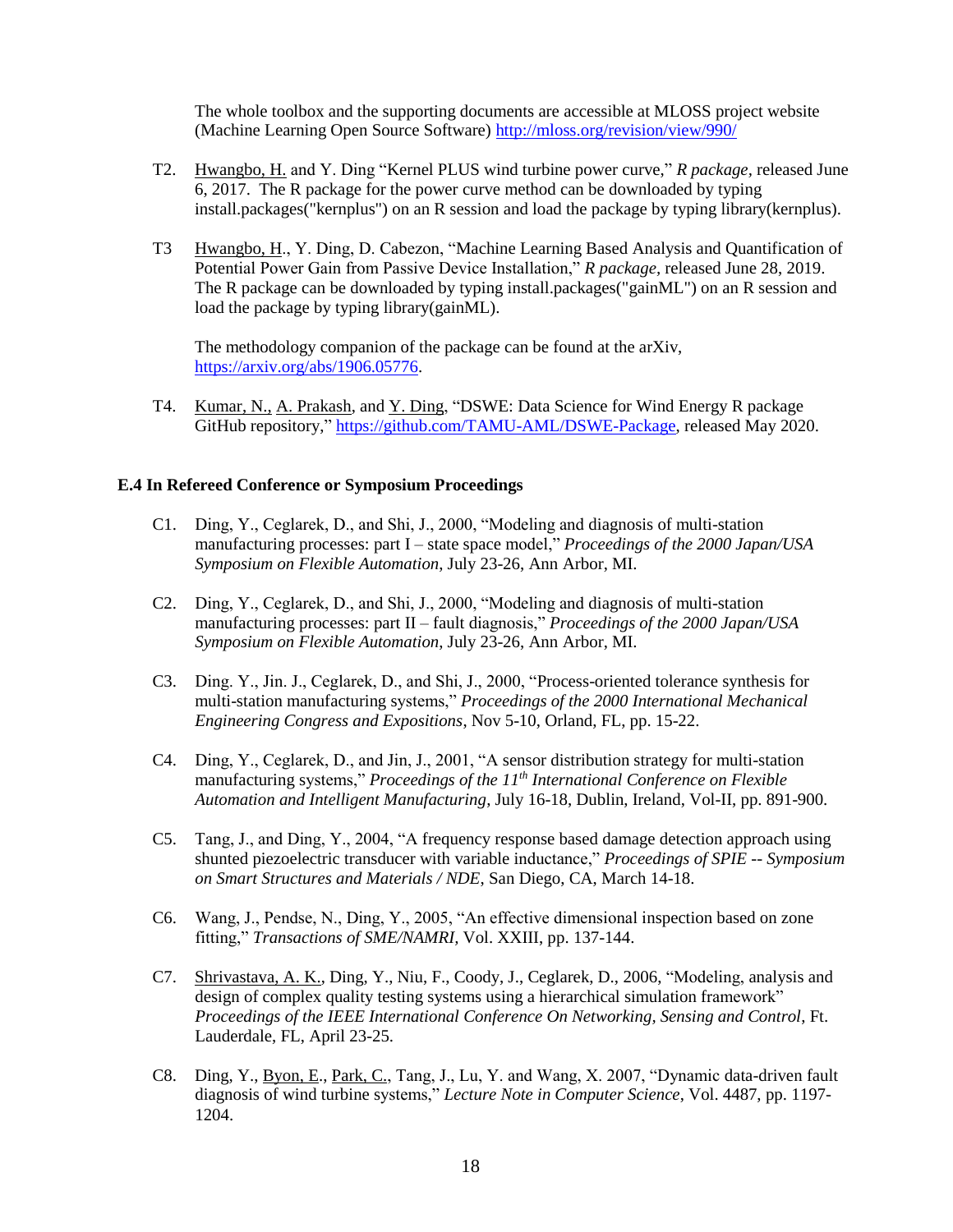- C9. Cho, J.J., Ding, Y., Chen, Y., and Tang, J., 2007, "Robust calibration for localization in clustered wireless sensor networks," *Proceedings of the IEEE Conference on Automation Science and Engineering* (*CASE 2007*), Scottsdale, AZ, September 22-25.
- C10. Park, C., Ding, Y., and Byon, E., 2008, "Collaborative data reduction for energy efficient sensor networks," *Proceedings of the IEEE Conference on Automation Science and Engineering* (*CASE 2008*), Washington, D.C. August 23-27.
- C11. Byon, E., Ding, Y., and Ntaimo, L., 2009, "Optimal maintenance strategies for wind turbine systems," *The 15th ISSAT International Conference on Reliability and Quality in Design*, San Francisco, CA, August 6-8.
- C12. Pérez, E., L. Ntaimo, E. Byon, and Y. Ding, 2010, "A stochastic DEVS wind turbine component model for wind farm simulation", *Proceedings of 2010 Spring Simulation Multi-Conference*, Orlando, FL, April 12-15.
- C13. Byon, E. and Ding, Y., 2011, "Integrating simulation and optimization for wind farm operations under stochastic conditions," *Proceedings of the 2011 Industrial Engineering Research Conference* (edited by T. Doolen and E. Van Aken), Reno, NV, May 21-25 (Best Conference Paper awarded by IERC 2011 Modeling & Simulation Track).
- C14. Pérez, E., L. Ntaimo, and Y. Ding, 2013, "Simulation of wind farm operations and maintenance," *Proceedings of the ASME Turbo Expo 2013: Power for Land, Sea and Air (GT2013)*, San Antonio, TX, June 3-7.
- C15. Zhang, S., J. Tang, and Y. Ding, 2014, "Modeling and analysis of time-periodic gearbox vibration," *Proceedings of the ASME Turbo Expo 2014: Power for Land, Sea and Air (GT2014)*, Dusseldorf, Germany, June 16-20.
- C16. Ding, Y., J. Tang, and J. Z. Huang, 2015, "Data analytics methods for wind energy applications," *Proceedings of ASME Turbo Expo 2015: Turbine Technical Conference and Exposition (GT 2015)*, Montreal, Canada, June 15-19.
- C17. Ding, Y. and S. T.S. Bukkapatnam, 2015, "Challenges and needs for automating nano image processing for nanomanufacturing applications," *Proceedings of SPIE*, Vol. 9556 (Nanoengineering: Fabrication, Properties, Optics, and Devices XII, edited by Eva M. Campo, Elizabeth A. Dobisz, Louay A. Eldada), San Diego, CA, August 9-13.
- C18. Sy, E., S. A. Jacobs, A. Dagnino, and Y. Ding, 2016, "Graph-based Clustering for Detecting Frequent Patterns in Event Log Data," *Proceedings of the 12th IEEE Conference on Automation Science and Engineering* (*CASE 2016*), Fort Worth, TX August 21-25.
- C19. Vijayaraghavan, V., K. Kianfar, Y. Ding, H. Parsaei, 2017, "An L1-minimization based algorithm to measure the redundancy of state estimators in large sensor systems," *Proceedings of the 13th IEEE International Conference on Automation Science and Engineering (CASE 2017)*, Xi'an, China, August 20-23.
- C20. Vijayaraghavan, V., K. Kianfar, Y. Ding, H. Parsaei, 2018, "A mixed integer programming based recursive variance reduction method for reliability evaluation of linear sensor systems," *Proceedings of the 14th IEEE International Conference on Automation Science and Engineering (CASE 2018)*, Munich, Germany, August 20-24.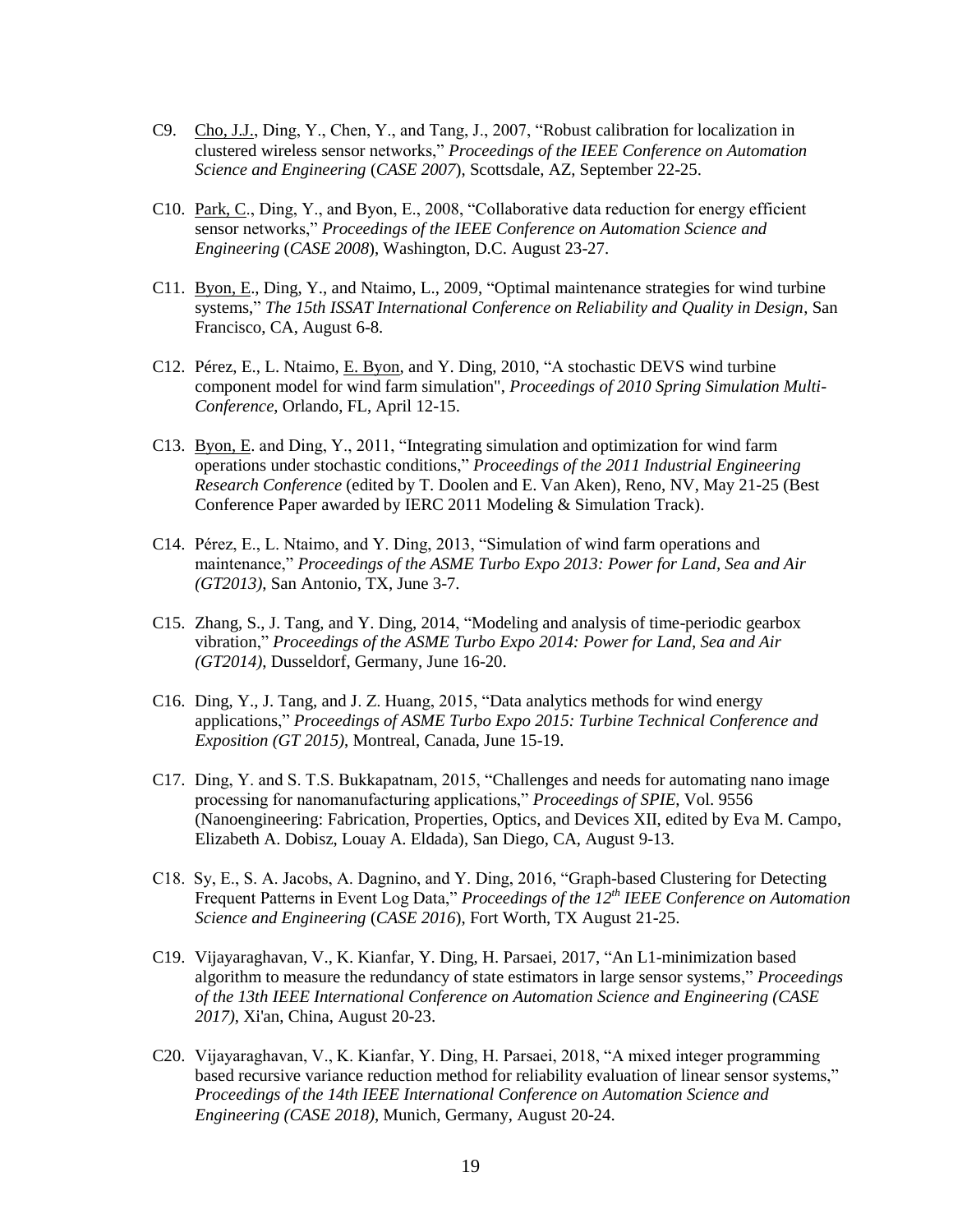- C21. Ahmed, I., Dagnino, A., Bongiovi, A., and Ding, Y, 2018, "Outlier detection for hydropower generation plant," *Proceedings of the 14th IEEE International Conference on Automation Science and Engineering (CASE 2018)*, Munich, Germany, August 20-24.
- C22. Ahmed, I., Galoppo, T., and Ding, Y, 2019, "O-LoMST: An online anomaly detection approach and its application in a hydropower generation plant," *Proceedings of the 15th IEEE International Conference on Automation Science and Engineering (CASE 2019)*, Vancouver, BC, Canada, August 22-26, 2019.
- C23. Wang, Y. J.-J. Lee, Y. Ding and Peng Li, "A scalable FPGA engine for parallel acceleration of singular value decomposition," *Proceedings of the 21st International Symposium on Quality Electronic Design (ISQED 2020)*, Santa Clara, CA, March 25-26, 2020.

## **E.5 Book Chapters**

- BC1. Ceglarek, D., Huang, W., and Ding, Y., 2003, "Time-based competition in automotive industry: Stream-of-variation analysis methodology," pp. 67-97 in *New Challenges and Old Problems in Enterprise Management*, edited by Krupa, Scientific and Technical Publishers, Warsaw and Berlin.
- BC2. Byon, E., Ntaimo, L., Singh, C., and Ding, Y., 2013, "Wind energy facility reliability and maintenance," pp. 639-672, in *Handbook of Wind Power Systems*: *Optimization, Modeling, Simulation and Economic Aspects*, edited by Pardalos, Rebennack, Pereira, Iliadis and Pappu, Springer. [**Correction**: on Page 640 (namely the second page), line 3, 2082GW should be 282GW]
- BC3. Park, C and Ding, Y. 2020, "Dynamic data-driven distribution tracking of nanoparticle morphology," pp. 132-139, in *Dynamic Data Driven Application Systems 2020, LNCS 12312*, edited by F. Darema, E. Blasch, S. Ravela, and A. Aved, Springer.

### **E.6 Book Reviews**

BR1. Ding, Y., 2005, "Design and Analysis of Accelerated Tests for Mission Critical Reliability," by Michael J. LuValle, Bruce G. Lefevre, and SriRamin Kannan. Boca Raton, FL: Chapman& Hall/CRC Press, ISBN1-58488-471-1, *Technometrics*, Vol. 47(2), pp.240.

### **E.7 Others**

- P1. Ding, Y. and Shi, J. 2006, Editorial of Special Section on Distributed Sensing For Quality and Productivity Improvement, *IEEE Transactions on Automation Science and Engineering*, Vol. 3(4), pp. 342.
- P2. Chen, Y, Y. Ding, V. R. Joseph and V. Nair 2015, Editorial for the Theme Issue on System Informatics, *Technometrics*, Vol. 57(3), pp. 303-304.

#### **F. Presentations**

#### **F.1 Keynote Talks**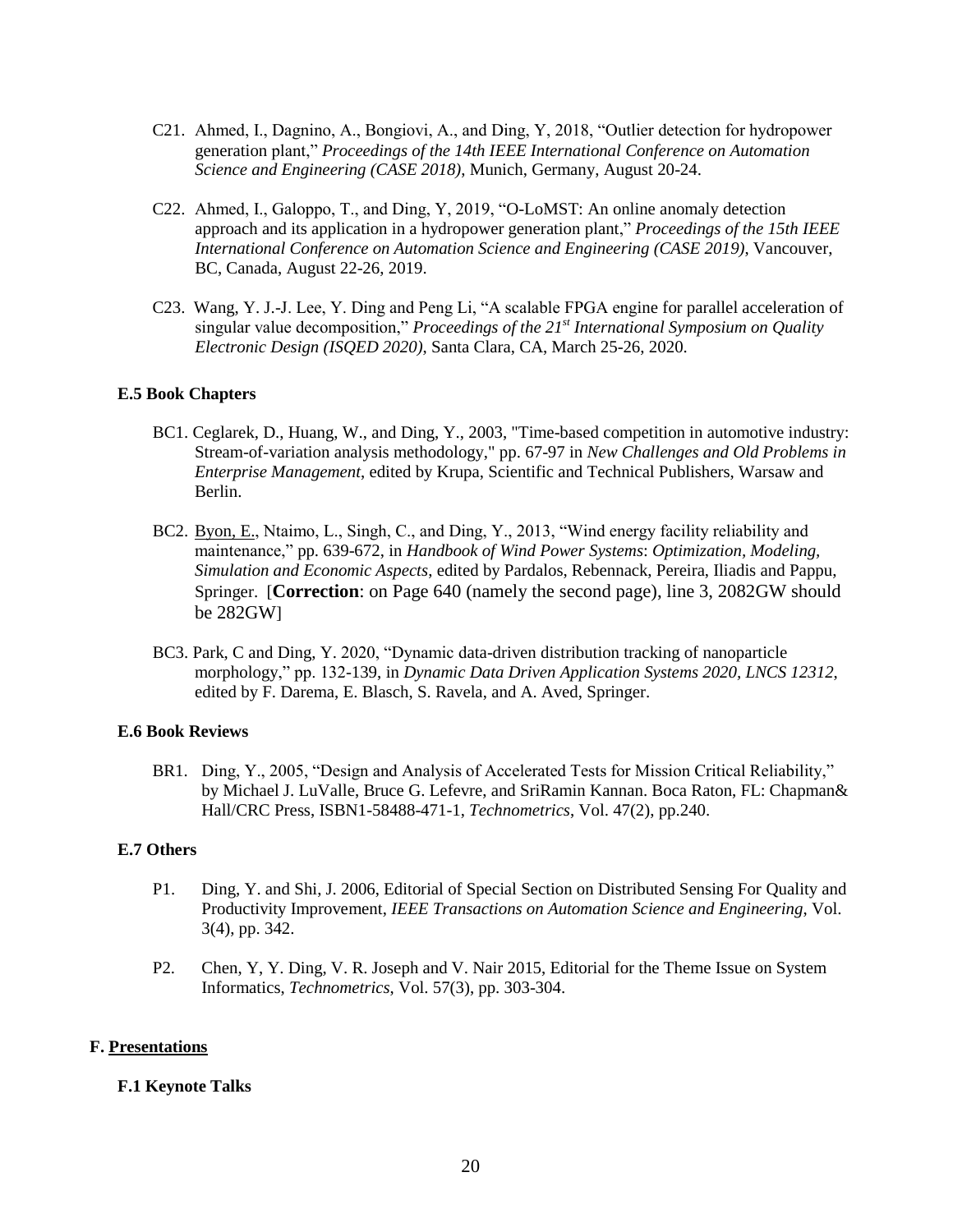- 1. "Wind energy reliability and performance assessment, and the data science relevance," at the 8th International Workshop on Reliability Technology and Quality Science (RTQS-2018), organized by the Chinese Academy of Sciences, Tsinghua University and Peking University, Beijing, China, July 6, 2018.
- 2. "Constrained statistical learning for wind turbine performance assessment," at the 5th International Conference on the Interface between Statistics and Engineering, Seoul, South Korea, June 26, 2019.
- 3. "Gray-box machine learning for wind energy applications: power curve modeling and production efficiency analysis," College of Engineering's Distinguished Speaker Series in Strategic Research Initiatives, University of Miami, Miami, FL, January 21, 2020.
- 4. "Data science for wind energy," at the 2020 National Renewable Energy Lab's Drivetrain Reliability Workshop, Golden, CO, February 19, 2020.
- 5. "Wind Turbine Reliability and Performance Assessment, and the Data Science Relevance," at the  $12<sup>th</sup> IEEE Global Reliability & Propostics and Health Management Conference (PHM 2021),$ Nanjing, China, October 14, 2021 (online).

### **F.2 Tutorials, Lecture Series & Short Courses**

- 1. "Automated morphology analysis of nanoparticles," *Lecture Series*, Quality and Data Science Center, Chinese Academy of Sciences, Beijing, China, July 18-19, 2011.
- 2. "Nano imaging and nano informatics," *Tutorial*, IISE Annual Conference, Montreal, Canada, June 2, 2014.
- 3. "Advanced statistical quality control," *Short Course for Engineers*, Quality and Data Science Center, Chinese Academy of Sciences, Beijing China, July 1, 2015.
- 4. "Data analytics for wind energy applications," *Tutorial*, ASME TurboExpo Conference, Seoul, South Korea, June 16, 2016.
- 5. "Data analytics and wind energy applications," *Lecture Series*, INFORMS Student Chapter at Texas A&M University, Sept 9, 16, Oct 7 and Oct 13, 2016.
- 6. "Data analytics and wind energy applications," *Tutorial*, INFORMS Annual Conference, Nov 15, 2016 (with Eunshin Byon of University of Michigan).
- 7. "Machine Learning through Regularization," *Short Course*, Chinese Academy of Sciences, July 2012 (two weeks) and July 2018 (one week).
- 8. "Machine learning-based power curve modeling" *Tutorial*, ASME TurboExpo Conference, Oslo, Norway, June 13, 2018.
- 9. "Machine learning-based methods for power curve modeling in wind energy applications" *Tutorial*, IISE Annual Conference, Orlando, FL, May 20, 2019.
- 10. "Three important ideas of contemporary data science," *Online Short Course for AM2S Master degree students and the first year Ph.D. students*, Ecole Nationale Supérieure d'Arts et Métiers, Aix en Provence, France, December 9, 2020.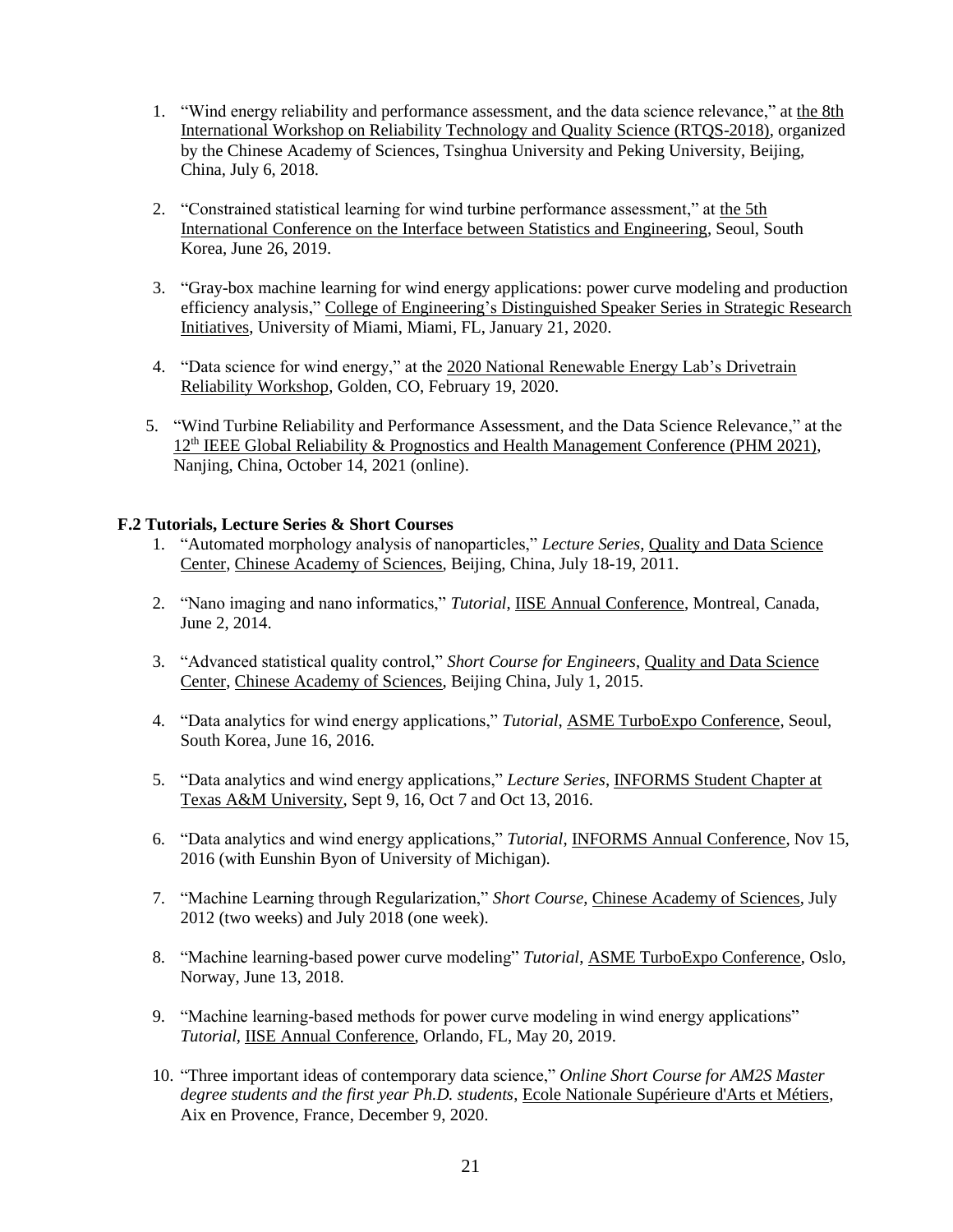#### **F.3 Seminars at universities, national labs, and industrial research centers**

- 11. Nokia Research Center, Irving, TX, August 12, 2003.
- 12. University of Florida, Industrial and Systems Engineering Department, November 21, 2003.
- 13. University of Illinois at Chicago, Mechanical and Industrial Engineering Department, March 12, 2004.
- 14. Rutgers University, Industrial and Systems Engineering Department, March 23, 2004.
- 15. University of Pittsburgh, Industrial Engineering Department, October 7, 2004.
- 16. University of Arizona, Systems and Industrial Engineering Department, April 7, 2005.
- 17. Georgia Institute of Technology, School of Industrial and Systems Engineering, May 17, 2005.
- 18. General Electric Global Research Center, Niskayuna, New York, August 23, 2005.
- 19. University of California at Berkeley, Department of Industrial Engineering and Operations Research, May 8, 2006.
- 20. Tsinghua University, Beijing, China, Department of Industrial Engineering, July 7, 2006.
- 21. Tianjin University, Tianjin, China, School of Mechanical Engineering, July 12, 2006.
- 22. University of Wisconsin at Madison, Department of Industrial and Systems Engineering, March 23, 2007.
- 23. Texas A&M University, Departmental of Statistics, April 5, 2007.
- 24. University of South Florida, Department of Industrial and Management Systems, April 12, 2007.
- 25. Texas A&M University, Computer Engineering Seminar Series, Departmental of Electrical and Computer Engineering, February 12, 2008.
- 26. IBM T. J. Watson Research Center, Yorktown Heights, NY, April 18, 2008.
- 27. University of Houston, Department of Industrial Engineering, March 07, 2008.
- 28. University of Warwick, Warwick Digital Lab, United Kingdom, September 25, 2008.
- 29. Hong Kong University of Science & Technology, Department of Industrial Engineering & Logistics Management, December 10, 2008.
- 30. Chinese Academy of Sciences, Quality Science Center, December 18, 2008.
- 31. University of Texas at Austin, Department of Mechanical Engineering, February 13, 2009.
- 32. Arizona State University, Department of Industrial Engineering, February 16, 2009.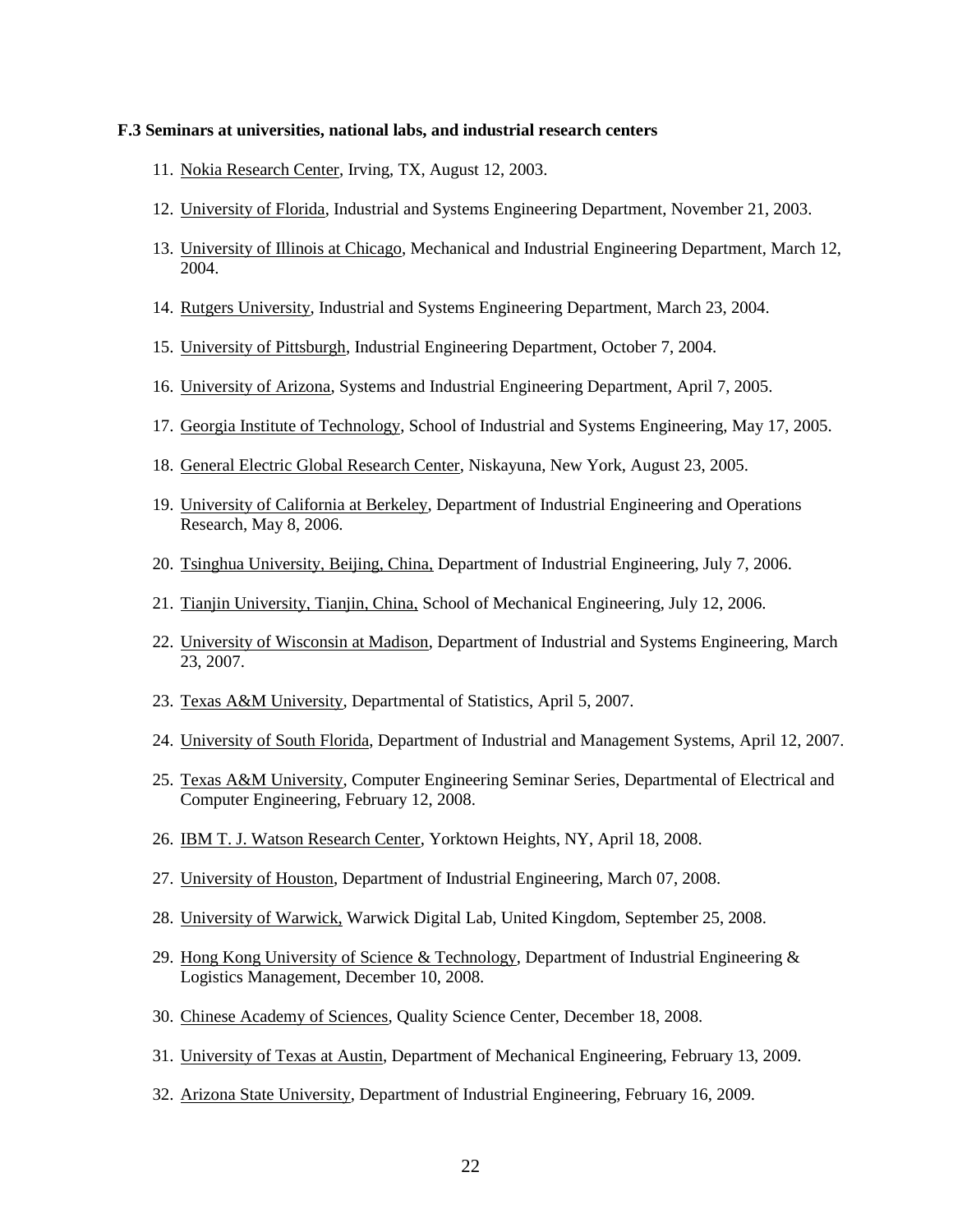- 33. University of Southern California, Department of Industrial and Systems Engineering, February 19, 2009.
- 34. Florida State University, Department of Industrial and Manufacturing Engineering, March 06, 2009.
- 35. Tilburg University, Tilburg, the Netherlands, Department of Information Management/CentER, December 16, 2010.
- 36. Georgia Institute of Technology, School of Industrial and Systems Engineering, January 27, 2011.
- 37. Technical University of Denmark (DTU), Lyngby, Denmark, Department of Informatics, August 15, 2011.
- 38. Risø DTU National Laboratory for Sustainable Energy, Rosklide, Denmark, Wind Energy Division, August 17, 2011.
- 39. Purdue University, Department of Industrial Engineering, August 17, 2012.
- 40. King Abdullah University of Science and Technology (KAUST), Thuwal, Saudi Arabia, Division of Physical Science and Engineering, December 5, 2012.
- 41. Rutgers University, Industrial and Systems Engineering Department, February 12, 2013.
- 42. ABB Corporate Research Center, Raleigh NC, April 23, 2013.
- 43. Penn State University, Industrial and Manufacturing Engineering Department, October 16, 2014.
- 44. University of Washington, Industrial and Systems Engineering Department, October 24, 2014
- 45. University of Houston, Department of Industrial and Systems Engineering, March 6, 2015.
- 46. Tsinghua University, Department of Industrial Engineering, July 10, 2015.
- 47. Texas A&M University Qatar campus, Department of Mechanical Engineering, April 26, 2017.
- 48. Air Force Research Lab, Materials and Manufacturing Directorate, Dayton, Ohio, May 5, 2017.
- 49. ABB Corporate Research Center, Raleigh NC, July 26, 2017.
- 50. University of Michigan, Manufacturing Research Seminars, Ann Arbor, MI, September 22, 2017.
- 51. National Renewable Energy Lab, National Wind Technology Center, Boulder, CO, Nov 2, 2017.
- 52. University of Wisconsin at Madison, Department of Industrial and Systems Engineering, October 5, 2018.
- 53. Texas Tech University, National Wind Institute and Department of Industrial, Manufacturing and Systems Engineering, October 2, 2019.
- 54. Northwestern University, Department of Industrial Engineering and Management Sciences,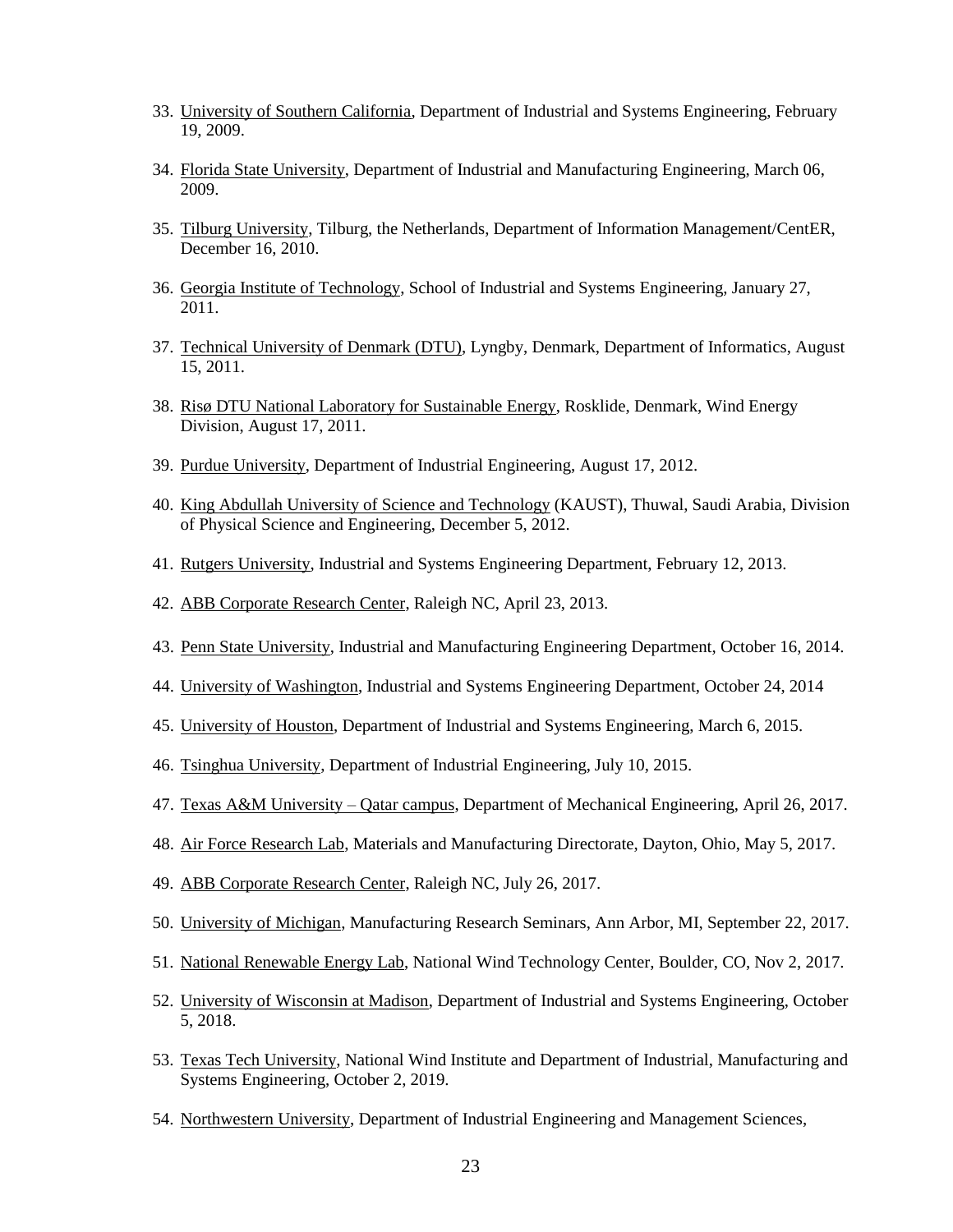October 8, 2019.

- 55. Oklahoma State University, Department of Industrial Engineering and Management, November 13, 2019.
- 56. University of Iowa, Department of Industrial and Systems Engineering, October 22, 2020 (online seminar).
- 57. University of Texas at Austin, ORIE Seminar Series, November 13, 2020 (online seminar).
- 58. City University of Hong Kong, School of Data Science, February 9, 2021 (online seminar).
- 59. University of Southern California, Department of Industrial and Systems Engineering, February 23, 2021 (online seminar).
- 60. University of Florida, Department of Industrial and Systems Engineering, Sept 10, 2021 (online seminar).
- 61. Arizona State University, Department of Industrial and Systems Engineering, Sept 24, 2021 (online seminar).
- 62. University of Arkansas, Department of Industrial Engineering, Nov 19, 2021.
- 63. Clemson University, Department of Industrial Engineering, January 21, 2022 (online seminar).

#### **F.4 Short presentations at conferences, workshops, or industries (only are the podium presentations delivered by myself included)**.

- 64. "Analysis and optimization of distributed sensor system in electronics assembly processes," Motorola Florida Research Lab, Plantation, FL, January 7-8, 2002.
- 65. "Integration of tolerance and maintenance design for multi-station manufacturing processes," IERC, Orland, FL, May 19-22, 2002.
- 66. "Diagnosis of variation sources based on linear replicated models," INFORMS, San Jose, CA, Nov 17-20, 2002.
- 67. "Process-oriented tolerancing for multi-station manufacturing processes," IERC, Portland, Oregon, May 17-21, 2003.
- 68. "Diagnosability study of multi-station manufacturing processes based on linear mixed model," *Technometrics Invited Paper Session*, INFORMS, Atlanta, GA, Oct. 21, 2003.
- 69. "Robust design using sequential computer experiments and its applications for electronics packaging," IERC, Houston, TX, May 16, 2004.
- 70. "Robust estimation for multiple redundant sensors with potential sensor failures," IERC, Houston, TX, May 16, 2004.
- 71. "Analysis and optimization methods for distributed sensor system," SPIE Optics East, Boston, MA, Oct 24, 2005.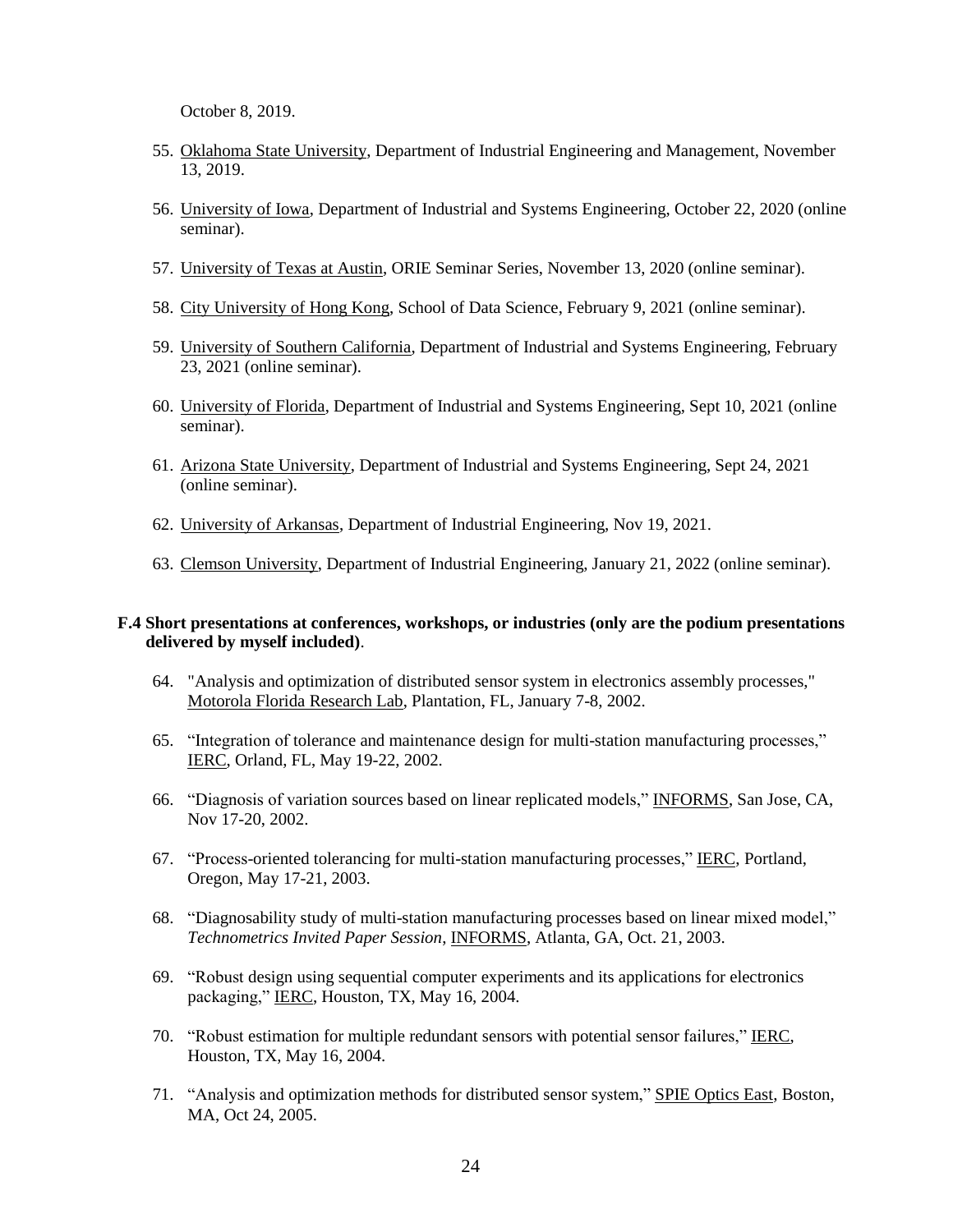- 72. "Optimal engineering system design guided by data-mining methods," *Technometrics Invited Paper Presentation*, INFORMS, San Francisco, CA, November 15, 2005.
- 73. "Selecting unique designs from complex design spaces using graph enumeration method," International Conference on Design of Experiments and Its Applications, Tianjin, China, July 12, 2006.
- 74. "Data-mining, sensor systems, and quality and productivity improvements," Chaparral Steel, Midlothian, TX, January 17, 2006.
- 75. "Teaching Quality Engineering in IE/OR Programs," *QSR Panel Discussion*, INFORMS, Pittsburgh, PA, Nov 5, 2006.
- 76. "Process-oriented tolerancing for multi-station assembly processes," *IIE Transactions Invited Paper Session*, INFORMS, Pittsburgh, PA, Nov 6, 2006.
- 77. "Robust calibration for clustered wireless sensor network," IEEE Conference on Automation Science and Engineering, Scottsdale, AZ, Sep 25, 2007.
- 78. "Bayesian hierarchical model for integrating multi-resolution data," ENBIS Annual Meeting, Athens, Greece, September 23, 2008.
- 79. "Data-mining, sensor systems, and quality and productivity improvements," Texas Instruments, Plano, TX, March 27, 2009.
- 80. "A statistical procedure for morphology analysis of gold nano particles," ASA/ASQ Joint Research Conference, Gaithersburg**,** MD, May 26, 2010.
- 81. **"**Wind turbine reliability, operation, and maintenance," *Invited Panelist on Discussion of Reliability and Maintenance of Renewable Energy Systems*, INFORMS, Phoenix, AZ, Oct 15, 2012.
- 82. "Simulation of wind farm operations and maintenance," ASME TurboExpo Conference, San Antonio, TX, June 3, 2013.
- 83. "System informatics in wind industry: popularity of binning method and why it is the time to replace it," IEEE Conference of Automation Science and Engineering, Madison, WI, August 17, 2013.
- 84. "System-level approach to wind turbine performance assessment," ASME TurboExpo Conference, Dusseldorf, Germany, June 18, 2014.
- 85. "Systems informatics, big data and manufacturing," NSF Workshop on Advanced Manufacturing for the Oil and Gas Energy Industry, Houston TX, Nov 3, 2014.
- 86. "System Informatics: combining engineering knowledge and big data for model building and decision making," Texas A&M Big Data Workshop, Feb 13, 2015.
- 87. "Academic perspective on data analytics methods for wind energy applications," 2<sup>nd</sup> Annual Windpower Monthly's Data Management & Analysis Forum, March 25, 2015.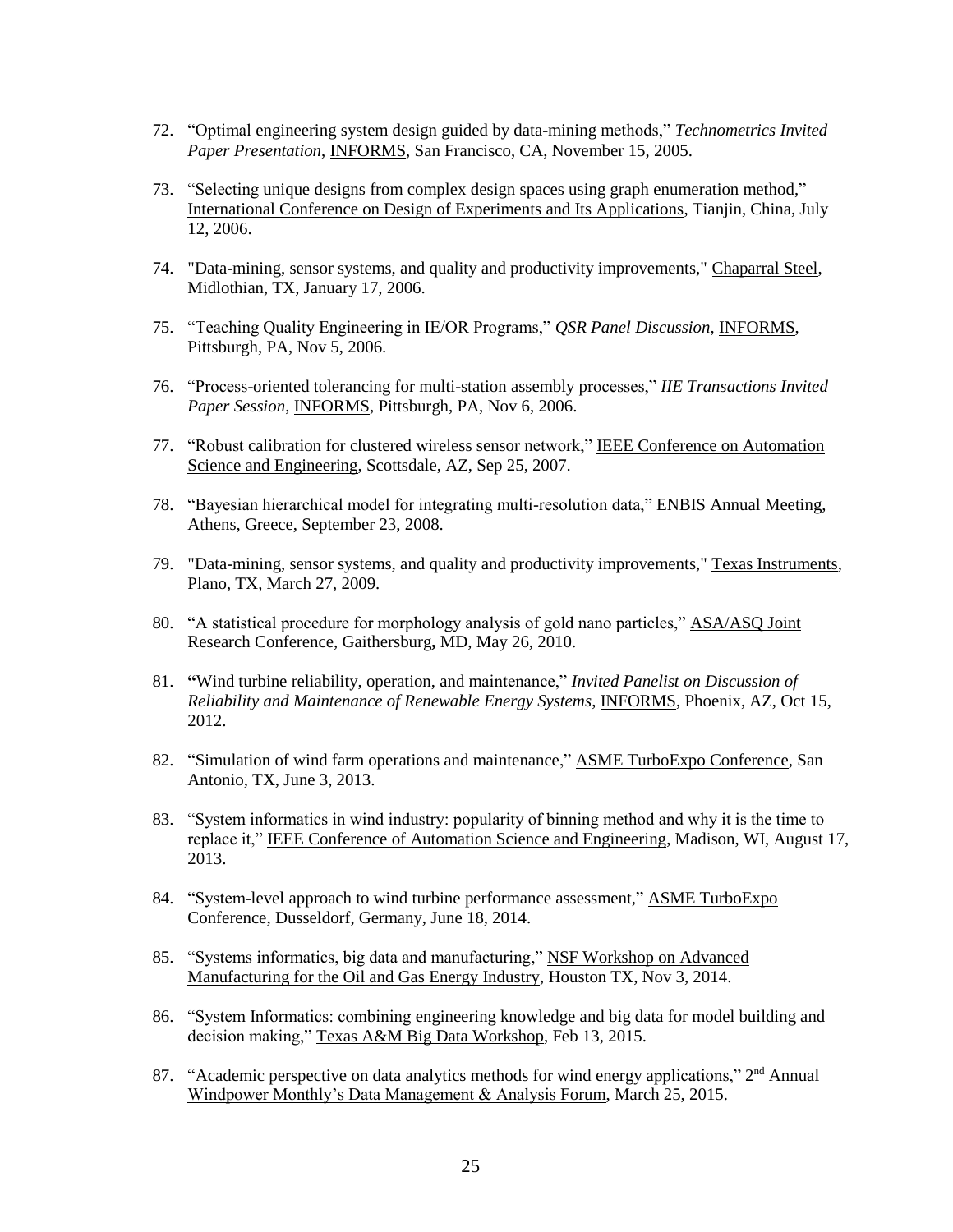- 88. "Data analytics methods in wind energy applications," ASME TurboExpo Conference, Montreal, Canada, June 18, 2015.
- 89. "Needs for uncertainty quantification in engineering applications," Opening Ceremony and Workshop of Center of Experiment Design and Uncertainty Quantification, Chinese Academy of Sciences, Beijing China, June 27, 2015.
- 90. "Challenges and needs for automating nano image processing for material characterization," Nanoengineering: Fabrication, Properties, Optics, and Devices XII, SPIE 2016, August 12, 2015.
- 91. "Wind energy operations, maintenance and reliability," ISERC 2016, Anaheim, CA, May 23, 2016.
- 92. "Handling imbalance datasets," Quality Science Center Workshop, Chinese Academy of Sciences, Beijing China, June 6, 2016.
- 93. "Wind turbine performance evaluation," *University Researcher Panel Discussion*, ASME TurboExpo Conference, Seoul, Korea, June 16, 2016.
- 94. "Dynamic data-driven modeling of multi-stage nanocrystal growth using in-situ TEM video data," SIAM Annual Conference, DDDAS Mini-symposium, Boston, MA, July 12, 2016.
- 95. "A multi-dimensional power curve model," Power Curve Working Group meeting, Minneapolis, MN, Sept 29, 2016.
- 96. "Data sciences for wind energy application," National Renewable Energy Lab, Golden, CO, Feb 22, 2017.
- 97. "A machine learning method for wind power curve modeling and its impact," The 3rd Edition North America Wind Power Big Data and IoT Forum, Boston, MA, May 30, 2017.
- 98. "Learning probability density function for engineering applications," The 2nd Sino-US Conference on Quality, Analytics and Innovations, Tsinghua University, Beijing, China, June 26, 2017.
- 99. "Statistical methods for processing dynamic nano material characterization data," Joint Statistical Meeting, Baltimore, MD, August 2, 2017.
- 100. "Sequential design for functional calibration of computer models," in the Technometrics invited paper session, Joint Statistical Meeting, Vancouver, Canada, July 31, 2018.
- 101. "Data science solution to unlock information from dynamic nanoscale imaging," Material Research Symposium Fall Meeting, Boston, MA, Nov 28, 2018.
- 102. "Data science in autonomous manufacturing platform—A tale if five crazy minds," The 2nd TEES-ENSAM Workshop on Smart Manufacturing, Aix-en-Provence, France, Jan 10, 2019.
- 103. "Computer experiment for reliability assessment in wind energy applications," WuFest, Georgia Institute of Technology, Atlanta, GA, May 10, 2019, and then at the Uncertainty Quantification Center Workshop, Chinese Academy of Science, July 4, 2019.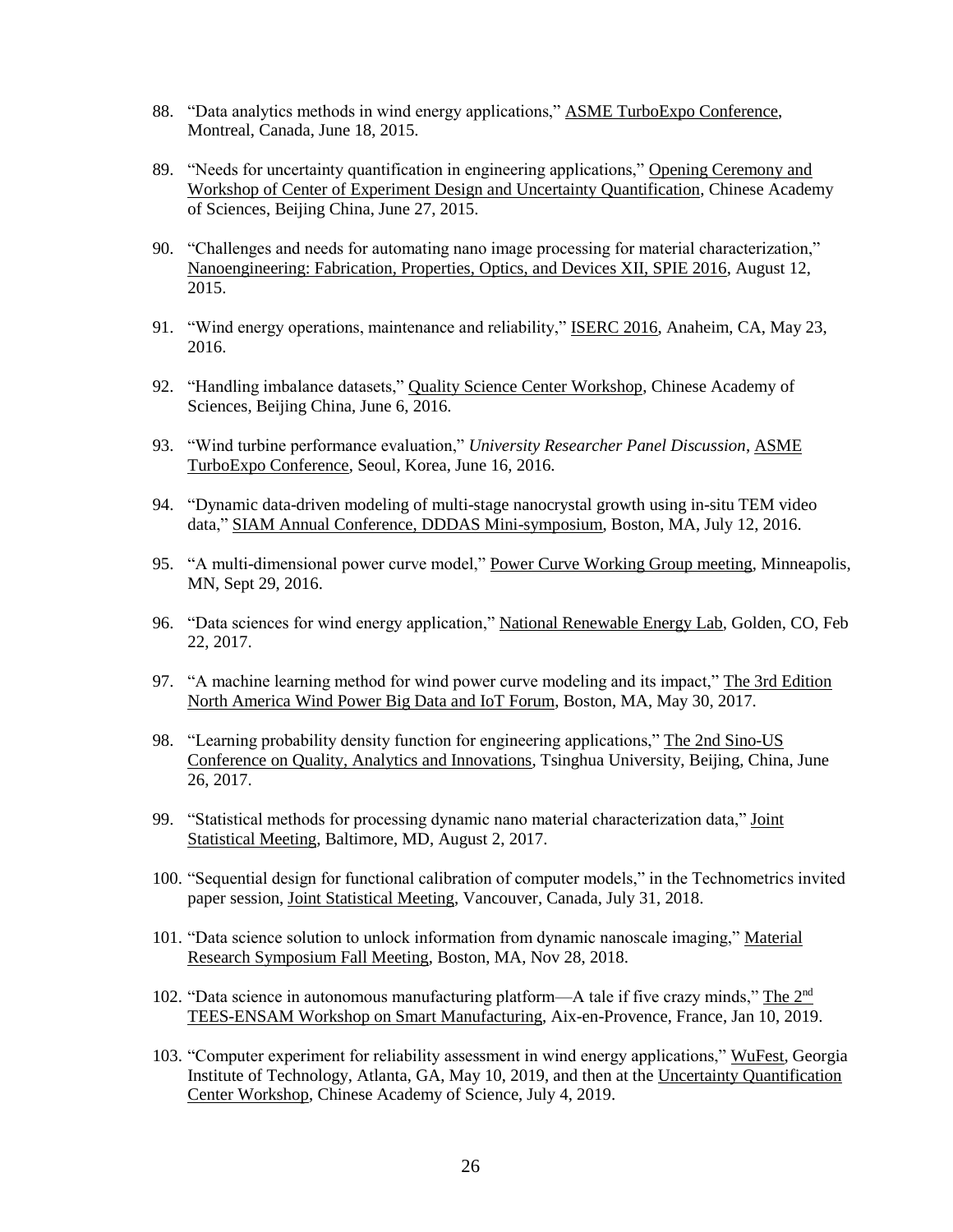- 104. "Efficiency metrics for wind turbine system-level performance," The 7th Edition North America Wind Power Big Data and IoT Forum, Houston, TX, May 28, 2019.
- 105. "Data science in autonomous manufacturing platform," The 9<sup>th</sup> Quality Science and Reliability Technology Workshop, jointly organized by Peking University, Chinese Academy of Science, and Tsinghua University, Beijing, July 5, 2019.
- 106. "Overview of data science for engineering automation," Opening remarks at the Data Science for Engineering Automation workshop at CASE 2019, Vancouver, BC, Canada, August 22, 2019.
- 107. "Super-resolution for paired electron microscopic images," Electronic Imaging Symposium 2021, virtual, January 19, 2021.

### **G. Services**

#### **G.1 Major Committee Assignments at Texas A&M University**

- Member of the Executive Committee, Texas A&M TRIPODS Research Institute for Foundations of Interdisciplinary Data Science (FIDS), 2019-present.
- Chair, Texas A&M Institute of Data Science Faculty Advisory Committee, 2020-present.
- Chair, Qualifying Review Committee, 2015-16.
- Member, Departmental Executive Committee, 2013-2016.
- Member, College of Engineering Endowed Position Selection Advisory Committee, Sep. 2012 present.
- Chair, Departmental Tenure & Promotion Committee, 2016 2018. Member, Departmental Tenure & Promotion Committee, 2012 - 2018.
- Member, College Strategic Planning Subcommittee on Faculty Development, 2012.
- Member, Department Head Search Committee, 2011-12 and 2016-2017.
- Member, *Ad Hoc* Committee on Student-Faculty Interactions, 2010.
- Chair, Departmental Honor and Award Committee, 2009-10. Member, Departmental Award and Honor Committee, 2003-04.
- Member, *Ad Hoc* Committee on Computer Infrastructure, 2009-10.
- Chair, *Ad Hoc* Committee on Ph.D. Student Career Development, 2007-08.
- Member, Departmental Faculty Search Committee, 2004-05, 2007-08, 2009-10.
- Member, *Ad Hoc* Committee on Junior Faulty Mentoring, 2006.
- Member, Departmental Graduate Committee, 2002, 2003, 2005, 2006, 2010, 2011, 2012, 2013,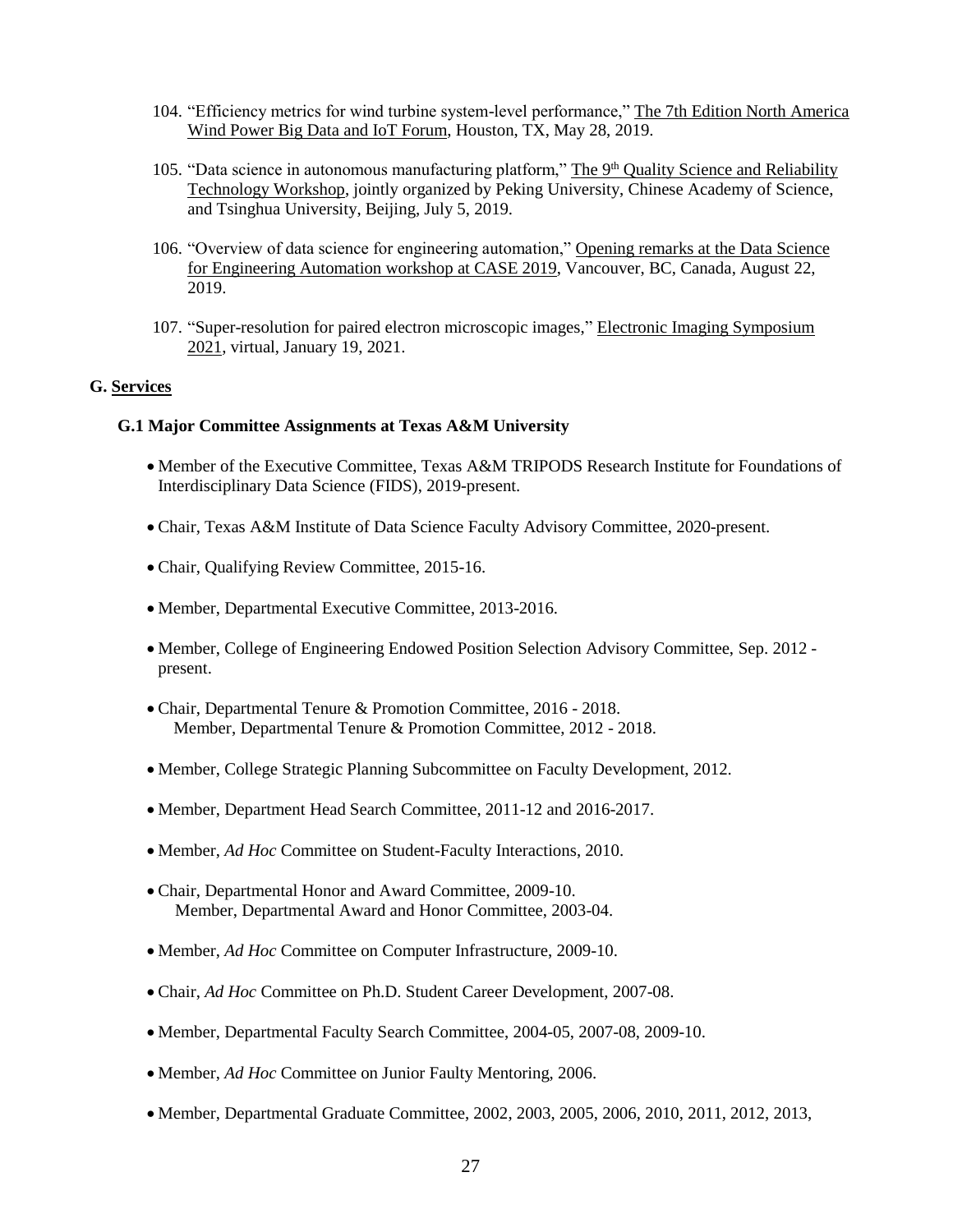2014, 2015, 2016.

• Member, Departmental *Ad Hoc* ABET Committee, 2003-2016. Coordinator, *Ad Hoc* ABET Course Committee for ISEN314, 2003-2016.

### **G.2 Service to Professional Organizations and Government**

## **1. Officer Position**

- **Chair** (2017-2020), Advisory Board of INFORMS Section on Quality, Statistics, and Reliability, appointed in 2017.
- **Chair-Elect** (2007) and **Chair** (2008), INFORMS Section on Quality, Statistics, and Reliability, elected in 2006.
- **Council Member**, INFORMS Section on Quality, Statistics, and Reliability, elected in 2004, term 2005-2006.

## **2. Editorship and Editorial Functions**

- **Editor in Chief**, *IISE Transactions*, 2021–2024.
- **Senior Editor**, *INFORMS Journal on Data Science*, July–November 2020.
- **Editor (on the senior editor panel)**, *IEEE Transactions on Automation Science & Engineering*, 2019–2020.
- **Department Editor**, *IIE Transactions on Quality and Reliability*, 2005 2020.
- **Associate Editor**, *IEEE Transactions on Automation Science & Engineering*, 2006 2009
- **Guest Co-Editor**, Special Issue on System Informatics of *Technometrics*, 2013-2015.
- **Guest Co-Editor**, Special Issue on Distributed Sensing for Quality and Productivity Improvement of *IEEE Transactions on Automation Science and Engineering*, 2005-2006.
- **Also serve as reviewers for the following Journals and Transactions**

*Technometrics; IIE Transactions: Quality and Reliability; IIE Transactions: Special Issue on Data-mining; Naval Research Logistics; Journal of Quality Technology; IEEE Transactions on Robotics and Automation; IEEE Transactions on Automation Science and Engineering; IEEE Transactions on Semiconductor Manufacturing; ASME Transactions, Journal of Journal of Computing and Information Science in Engineering; ASME Transactions, Journal of Manufacturing Science and Engineering; Journal of Global Optimization; International Journal of Flexible Manufacturing Systems; International Journal of Modeling and Simulation; International Journal of Computers and Industrial Engineering; International Journal of Systems Science; Journal of Manufacturing Processes, Renewable Energy, Wind Energy.*

### **3. Conference Organization**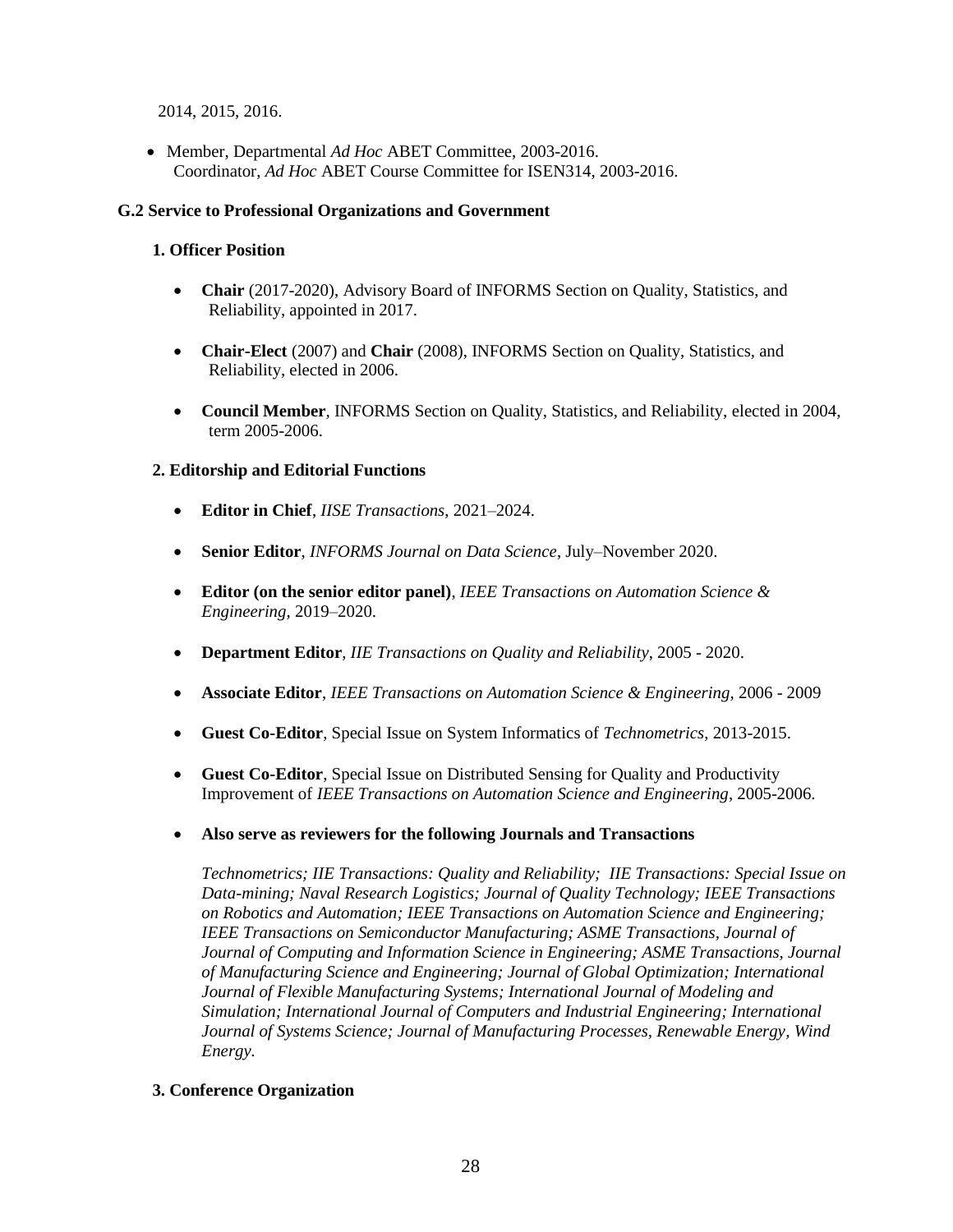- Organizer, a three-session mini-track on "Distributed Sensing" for INFORMS 2004, October 26, Denver, CO.
- Co-Chair of Quality Control Track, and also member of the program committee of IERC 2005 at Atlanta, GA.
- Coordinator, Best Student Paper Competition, INFORMS Quality, Statistics, Reliability Section, 2005.
- Organizer, a four-session mini-track on "Distributed Sensing" for INFORMS 2005, November 13-16, San Francisco, CA.
- Program Committee Member, 2007 IEEE International Symposium on Assembly and Manufacturing (ISAM 2007), July 22-25, Ann Arbor, Michigan.
- Track Chair and Program Committee Member, "Sensor, Instrumentation, and Measurements," 2007 IEEE Conference on Automation Science and Engineering (CASE 2007), Scottsdale, AZ, September 22-25.
- Cluster Chair, INFORMS Section on Quality, Statistics, and Reliability, 2007.
- Track Co-Chair and Program Committee Member, "Sensor, Instrumentation, and Measurements," 2008 IEEE Conference on Automation Science and Engineering (CASE 2008), Washington, D.C., AZ, August 23-26.
- Track Co-Chair of Manufacturing and Design, 2009 IERC at Miami, FL.
- Track Chair and Program Committee Member, "Information Automation," 2011 IEEE Conference on Automation Science and Engineering (CASE 2011), Trieste, Italy, August 24 - 27.
- Organization Committee Member for Conference on Advances in Big Data Modeling, Computation and Analytics, Texas A&M campus, Sept 23-24, 2016.
- Workshop organizer, for the pre-conference workshop on "Data Science for Engineering Automation," 2019 IEEE Conference on Automation Science and Engineering (CASE 2019), Vancouver, Canada, August 22, 2019.

### **5. Service to Government or Other Institutes**

- Overseas Co-Director, Center for Design of Experiments and Uncertainty Quantification, Chinese Academy of Sciences, Beijing (June 2015-August 2021).
- Numerous proposal reviews for National Science Foundation.
- External committee member, for a doctoral student at University of Texas at Austin, Oct 2010 – June 2012.
- External evaluator for Ph.D. dissertation, Tel-Aviv University, Israel, Oct 2009.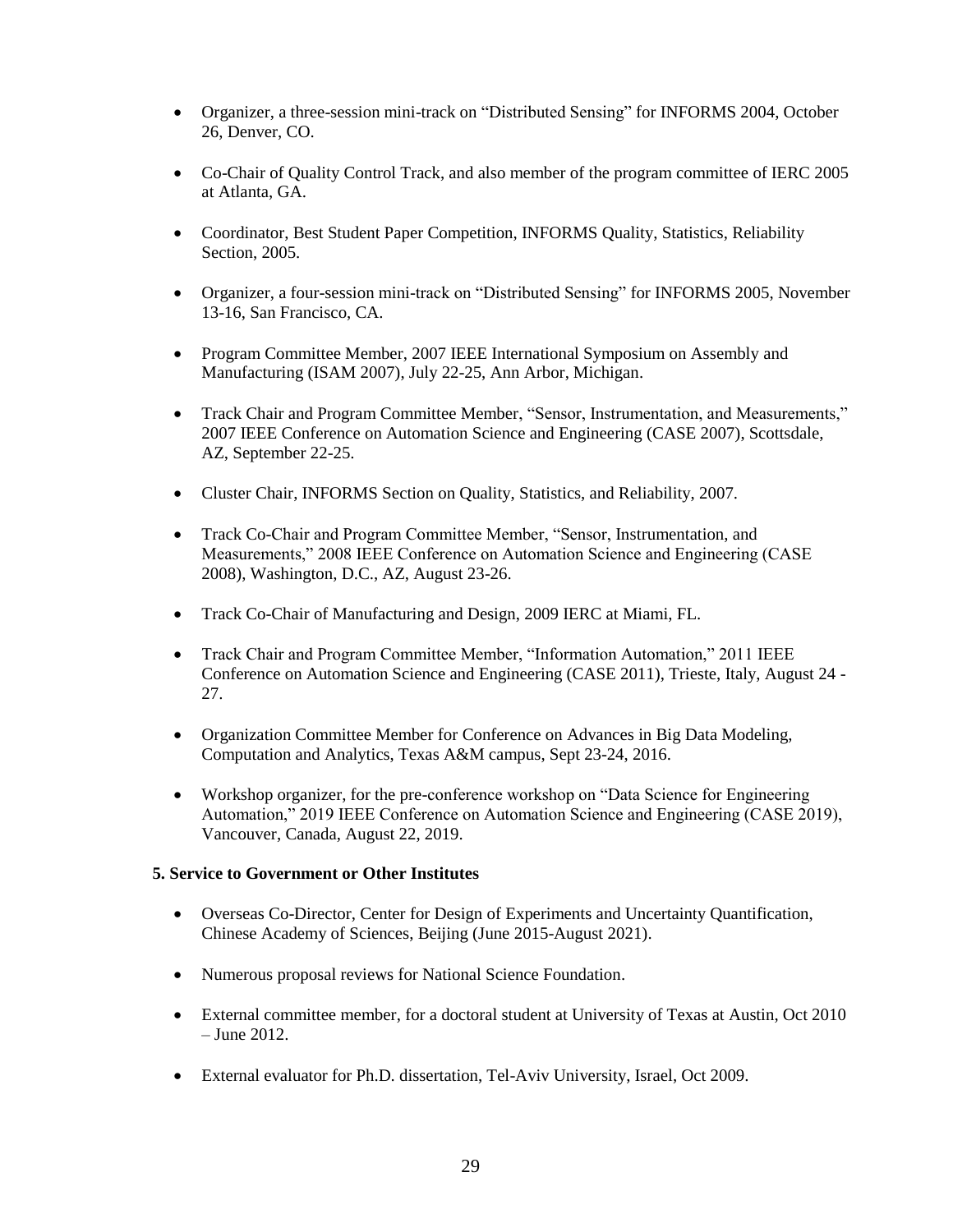## **H. Others**

### **H.1 Awards Received by My Graduate Advisees**

- 1. Ph.D. student, Abhinav Prakash, is recognized as the (tied) second place in the **Best Student Paper Competition in the Energy Systems track** at the 2021 IISE Annual Conference (May 24, 2021).
- 2. Ph.D. student, Shilan Jin, is awarded the **NSF Data-Enabled Discovery and Design of Energy Materials (D3EM) Fellowship** (July 30, 2020).
- 3. Ph.D. student, Imtiaz Ahmed, is the First Prize Winner in the conference-wide **2019 INFORMS Poster Presentation (Oct 22, 2019).**
- 4. Ph.D. student, Imtiaz Ahmed, won the 2019 Texas A&M Conference on Energy **Best Poster Presentation Award** (Sept 24, 2019).
- 5. Ph.D. student, Imtiaz Ahmed, won the 2019 QCRE (Quality Control and Reliability Engineering) **Best Student Paper Competition** at ISERC 2019 (May 20, 2019).
- 6. Ph.D. student, Ahmed Aziz Ezzat, received the **Outstanding Ph.D. Student Award** from the Department of Industrial & Systems Engineering at Texas A&M University (April 12, 2019).
- 7. Ph.D. student, Ahmed Aziz Ezzat, received the **Best Student Poster Award** from the Quality, Statistics, and Reliability Section at INFORMS 2017 in Houston, TX (Oct 23, 2017).
- 8. Ph.D. student, Ahmed Aziz Ezzat, received a **Best Presentation Award** at Texas A&M Energy Conference (Sept 28, 2016).
- 9. Ph.D. student, Yanjun Qian, received the **Best Student Paper Award** from QSR (Quality, Statistics, and Reliability) Section of INFORMS (Nov 2, 2015).
- 10. Ph.D. student, Arash Pourhabib, received recognition as a **Finalist** (one of the four) of the Best Student Paper Competition from QSR (Quality, Statistics, and Reliability) Section of INFORMS (Oct 7, 2013).
- 11. Ph.D. student, Abhishek K. Shrivastava, received the **Best Student Paper Award** from QSR (Quality, Statistics, and Reliability) Section of INFORMS (Oct 13, 2008).
- 12. Ph.D. students, Chiwoo Park and Eunshin Byon, received the **First Prize of Best Student Paper**  from IEEE Conference on Automation Science & Engineering (CASE 2008) (Aug 25, 2008).
- 13. Ph.D. student, Haifeng "Heidi" Xia, received the **Best Student Paper Award** from QSR (Quality, Statistics, and Reliability) Section of INFORMS (Nov 05, 2007).
- 14. Ph.D. student, Yuan Ren, received an **Honorable Mention** in the poster competition of the Doctoral Student Colloquium during the 2007 IIE Annual Conference.
- 15. Ph.D. student, Jung Jin Cho, received recognition as a **Finalist** (one of the four) of the Best Student Paper Competition from QSR (Quality, Statistics, and Reliability) Section of INFORMS (Nov 14, 2005).
- 16. Ph.D. student, Pansoo Kim, received recognition as a **Finalist** (one of the four) of the Best Student